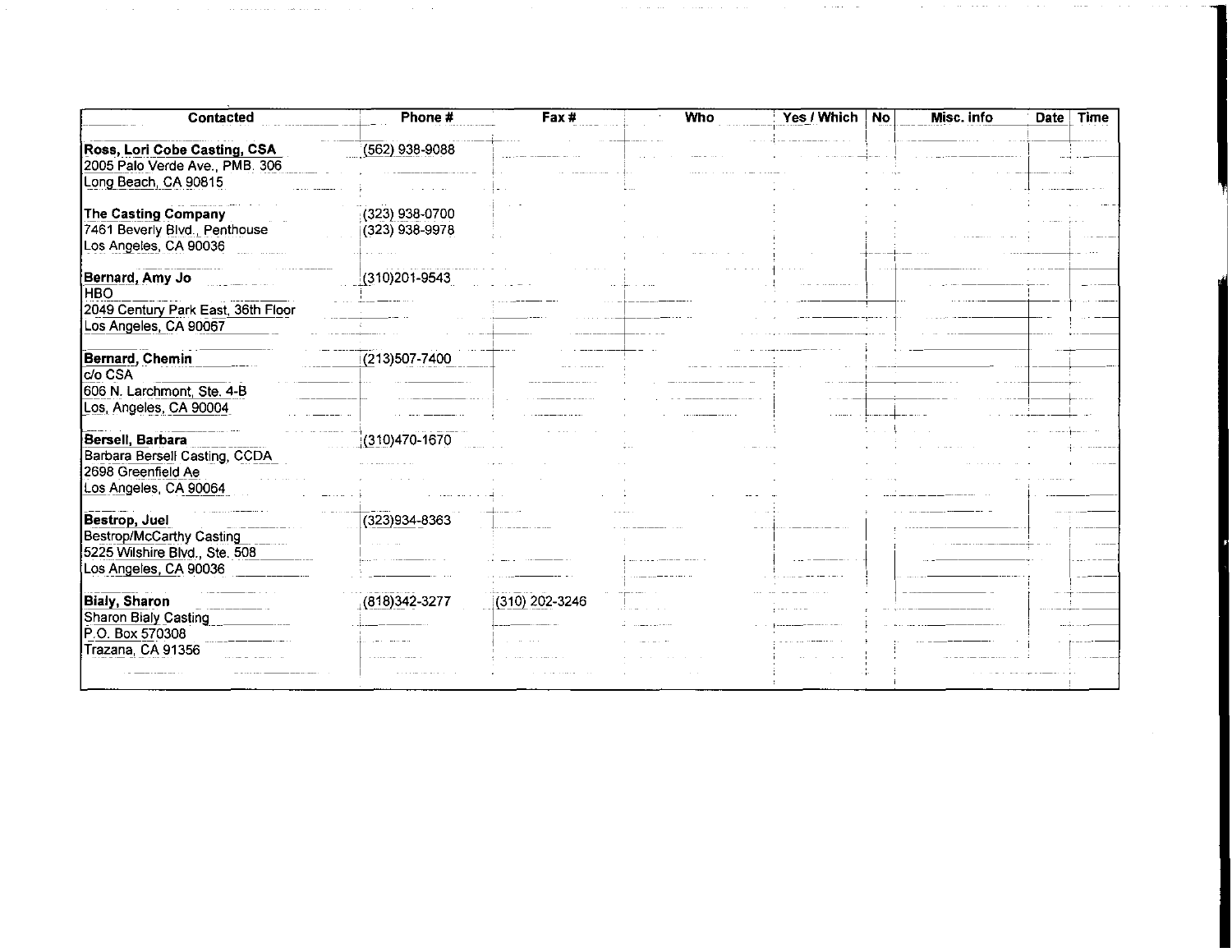| Contacted                           | Phone #           |                  | Who | Yes / Which | No | Misc. info | Date | Time |
|-------------------------------------|-------------------|------------------|-----|-------------|----|------------|------|------|
| <b>Billik, Tammara</b>              | $(818)623 - 1631$ |                  |     |             |    |            |      |      |
| <b>Tammara Billik Casting</b>       |                   |                  |     |             |    |            |      |      |
| 12413 Ventura Court, Ste. 200       |                   |                  |     |             |    |            |      |      |
| Studio City, CA 91640               |                   |                  |     |             |    |            |      |      |
| Da Mota, Billy                      | $(818)243 - 1263$ | $(818)$ 286-9400 |     |             |    |            |      |      |
| P.O. Box 4635                       |                   |                  |     |             |    |            |      |      |
| Glendale, CA 91222                  |                   |                  |     |             |    |            |      |      |
| Dann, Anita                         | (310_278-7765     |                  |     |             |    |            |      |      |
| Anita Dann Casting, Inc.            |                   |                  |     |             |    |            |      |      |
| 8665 Wilshire Blvd., Ste. 309       |                   |                  |     |             |    |            |      |      |
| Beverly Hills, CA 90211             |                   |                  |     |             |    |            |      |      |
|                                     |                   |                  |     |             |    |            |      |      |
| Dawson, Eric                        | $(323)845 - 1100$ |                  |     |             |    |            |      |      |
| Ulrich/Dawson/Kritzer               |                   |                  |     |             |    |            |      |      |
| 3151 Cahuenga Blvd., West, Ste. 345 |                   |                  |     |             |    |            |      |      |
| Los Angeles, CA 90068               |                   |                  |     |             |    |            |      |      |
|                                     |                   |                  |     |             |    |            |      |      |
| Dennis, Leslee                      | $(323)634 - 5207$ | (323) 965-5702   |     |             |    |            |      |      |
| Spelling Entertainment              |                   |                  |     |             |    |            |      |      |
| 5700 Wilshire Blvd., Ste. 575       |                   |                  |     |             |    |            |      |      |
| Los Angeles, CA 90036               |                   |                  |     |             |    |            |      |      |
|                                     |                   |                  |     |             |    |            |      |      |
| Divisek, Barbara/Karen              | (323) 655-7766    |                  |     |             |    |            |      |      |
| Divisek Casting, CCDA               |                   |                  |     |             |    |            |      |      |
| 6420 Wilshire Blvd., Ste. LL100     |                   |                  |     |             |    |            |      |      |
| Los Angeles, CA 90048               |                   |                  |     |             |    |            |      |      |
|                                     |                   |                  |     |             |    |            |      |      |
| Donlan, Sarah Dalton                | (818) 887-3525    |                  |     |             |    |            |      |      |
|                                     |                   |                  |     |             |    |            |      |      |
| do C.S.A.                           |                   |                  |     |             |    |            |      |      |
| 606 Larchmont Blvd., Ste 4-B        |                   |                  |     |             |    |            |      |      |
| Los Angeles, CA 90004               |                   |                  |     |             |    |            |      |      |
|                                     |                   |                  |     |             |    |            |      |      |

 $\mathcal{L}(\mathcal{L}^{\mathcal{L}})$  and  $\mathcal{L}^{\mathcal{L}}$  and  $\mathcal{L}^{\mathcal{L}}$  and  $\mathcal{L}^{\mathcal{L}}$ 

 $\mathcal{L}(\mathcal{L}^{\text{max}})$  . The  $\mathcal{L}^{\text{max}}$ 

 $\sim$ 

 $\sim 10^{-10}$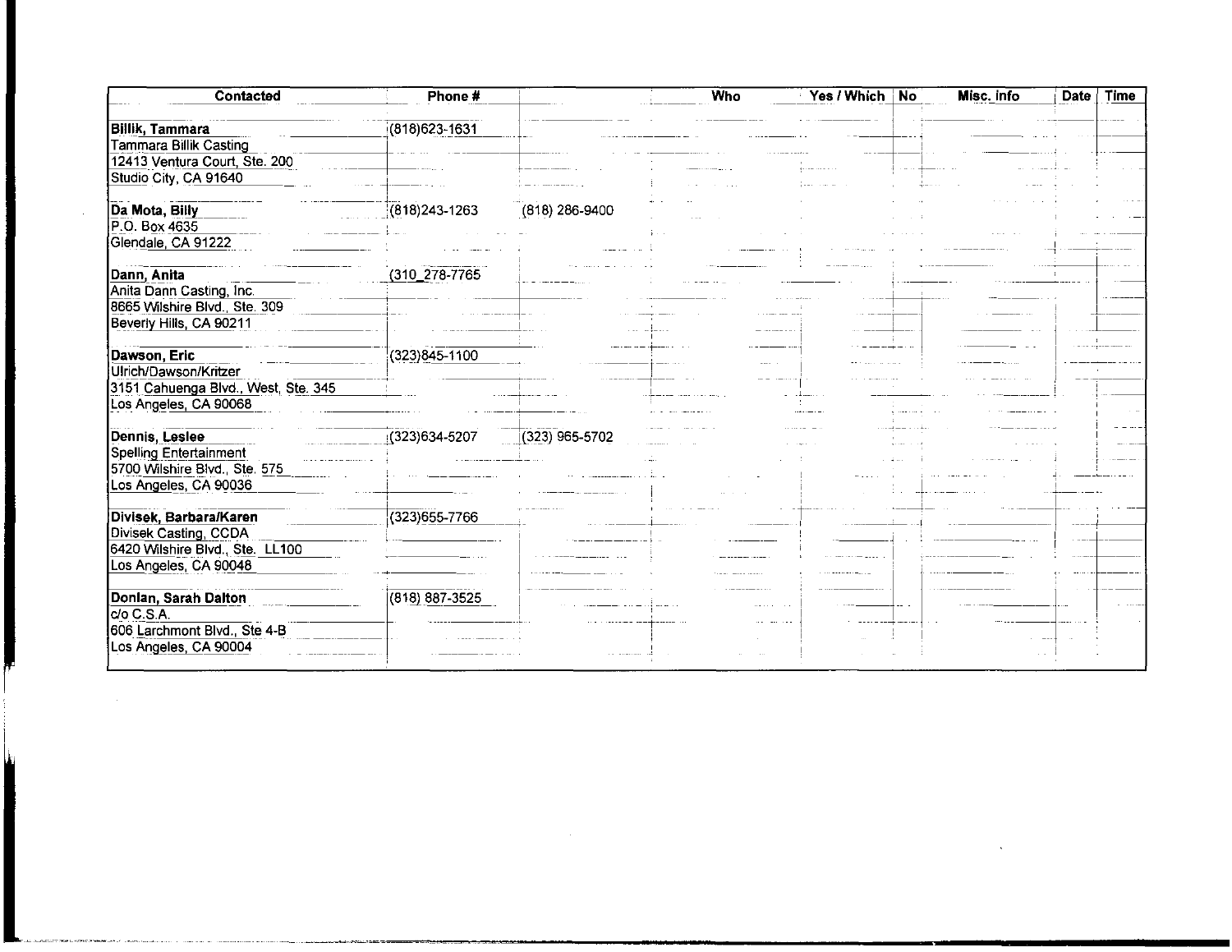| <b>Brown/West</b><br>Brown/West Casting        | (323)938-2575     |                  |  |  | Time |
|------------------------------------------------|-------------------|------------------|--|--|------|
|                                                |                   | $(323)$ 938-2755 |  |  |      |
|                                                |                   |                  |  |  |      |
| (Ross Brown)                                   |                   |                  |  |  |      |
| 7319 Beverly Blvd., Ste. 10                    |                   |                  |  |  |      |
| Los Angeles, CA 90036                          |                   |                  |  |  |      |
| Buck, Mary V.                                  | (818)506-7328     | (818) 506-5903   |  |  |      |
| Buck/Edelman Casting                           |                   |                  |  |  |      |
| 4045 Radford Ave. Ste B                        |                   |                  |  |  |      |
| Studio City, CA 90028                          |                   |                  |  |  |      |
|                                                |                   |                  |  |  |      |
| <b>Bullington, Perry</b>                       | (323)468-0599     | (310) 396-3611   |  |  |      |
| MacDonald-Bullington Casting                   |                   |                  |  |  |      |
| 1645 N. Vine St. 9th Fl.                       |                   |                  |  |  |      |
| Los Angeles, CA 90028                          |                   |                  |  |  |      |
|                                                | (323)463-1925     |                  |  |  |      |
| Burch, Jackie                                  |                   |                  |  |  |      |
| c/o C.S.A.<br>606 N. Larchmont Blvd., Ste. 4-B |                   |                  |  |  |      |
|                                                |                   |                  |  |  |      |
| Los Angeles, CA 90004                          |                   |                  |  |  |      |
| Cagen, Irene                                   | $(323)525 - 1381$ | (323) 525-0131   |  |  |      |
| ¦c/o C.S.A.                                    |                   |                  |  |  |      |
| 606 N. Larchmont Blvd., Ste. 4-B               |                   |                  |  |  |      |
| Los Angeles, CA 90004                          |                   |                  |  |  |      |
| <b>Campanella, Akua</b>                        | (323) 222-1656    |                  |  |  |      |
| Akua Campanelaa Casting                        |                   |                  |  |  |      |
| 2630 Lacy St.                                  |                   |                  |  |  |      |
| Los Angeles, CA 90031                          |                   |                  |  |  |      |

 $\label{eq:2} \frac{1}{2}\int_{\mathbb{R}^3} \frac{1}{\sqrt{2\pi}} \int_{\mathbb{R}^3} \frac{1}{\sqrt{2\pi}} \frac{1}{\sqrt{2\pi}} \frac{1}{\sqrt{2\pi}} \frac{1}{\sqrt{2\pi}} \frac{1}{\sqrt{2\pi}} \frac{1}{\sqrt{2\pi}} \frac{1}{\sqrt{2\pi}} \frac{1}{\sqrt{2\pi}} \frac{1}{\sqrt{2\pi}} \frac{1}{\sqrt{2\pi}} \frac{1}{\sqrt{2\pi}} \frac{1}{\sqrt{2\pi}} \frac{1}{\sqrt{2\pi}} \frac{1}{\sqrt{2\pi}} \frac{$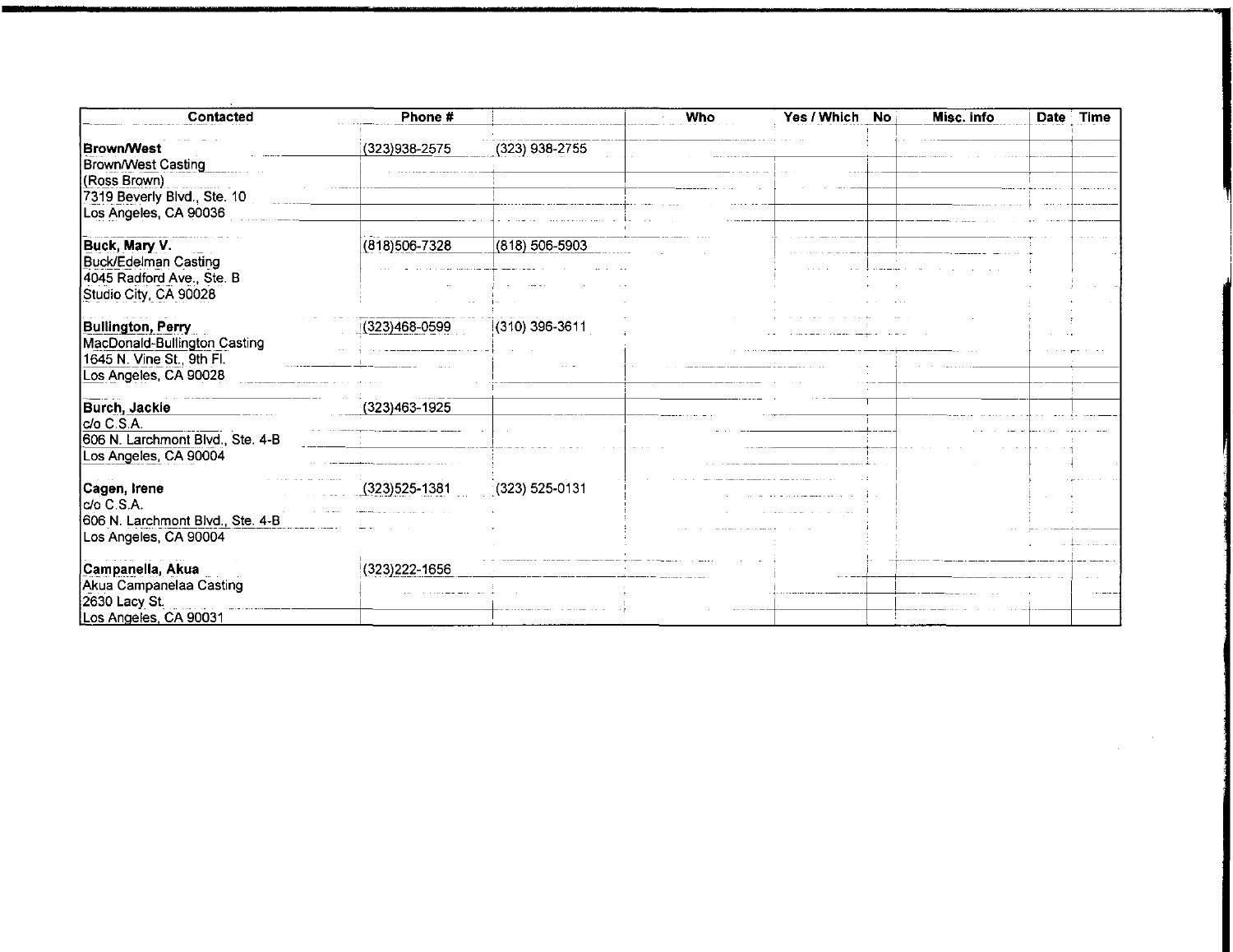| Contacted                                                                                                      | Phone #           |                | <b>Who</b> | Yes / Which   No | Misc. info | <b>Date</b> | <b>Time</b> |
|----------------------------------------------------------------------------------------------------------------|-------------------|----------------|------------|------------------|------------|-------------|-------------|
| <b>Bouley, Judith</b><br>Judith Bouley Casting                                                                 | (408) 626-0380    |                |            |                  |            |             |             |
| P.O. Box 4009<br>Felton, CA 95018                                                                              |                   |                |            |                  |            |             |             |
| <b>Boykewich Torres, Elizabeth</b><br>Mussenden Casting<br>10536 Culver Blvd., Ste. C<br>Culver City, CA 90232 | (310) 559-9522    |                |            |                  |            |             |             |
| <b>Bradley, Deedee</b><br>Warner Bros.<br>300 Television Plaza<br>Burbank, CA 91505                            | (818)954-7841     |                |            |                  |            |             |             |
| Branman, Megan<br>Warner Bros. Television-Bldg. 140<br>300 Television Plaza-Room 139<br>Burbank, CA 91505      | (818) 954-7642    |                |            |                  |            |             |             |
| Brinegar, Kate<br>c/o CSA<br>606 N. Larchmont Blvd., Ste. 4-B<br>Los Angeles, CA 90004                         | (323)463-1925     |                |            |                  |            |             |             |
| Briskey, Jacklyn B.<br>C.B.S. Studio Center<br>4024 Radford, Admin Bldg, Ste. 280<br>Studio City, CA 91604     | $(818)655 - 5601$ | (818) 655-8341 |            |                  |            |             |             |

 $\mathcal{L}(\mathcal{L}^{\mathcal{L}})$  . The contract of  $\mathcal{L}(\mathcal{L}^{\mathcal{L}})$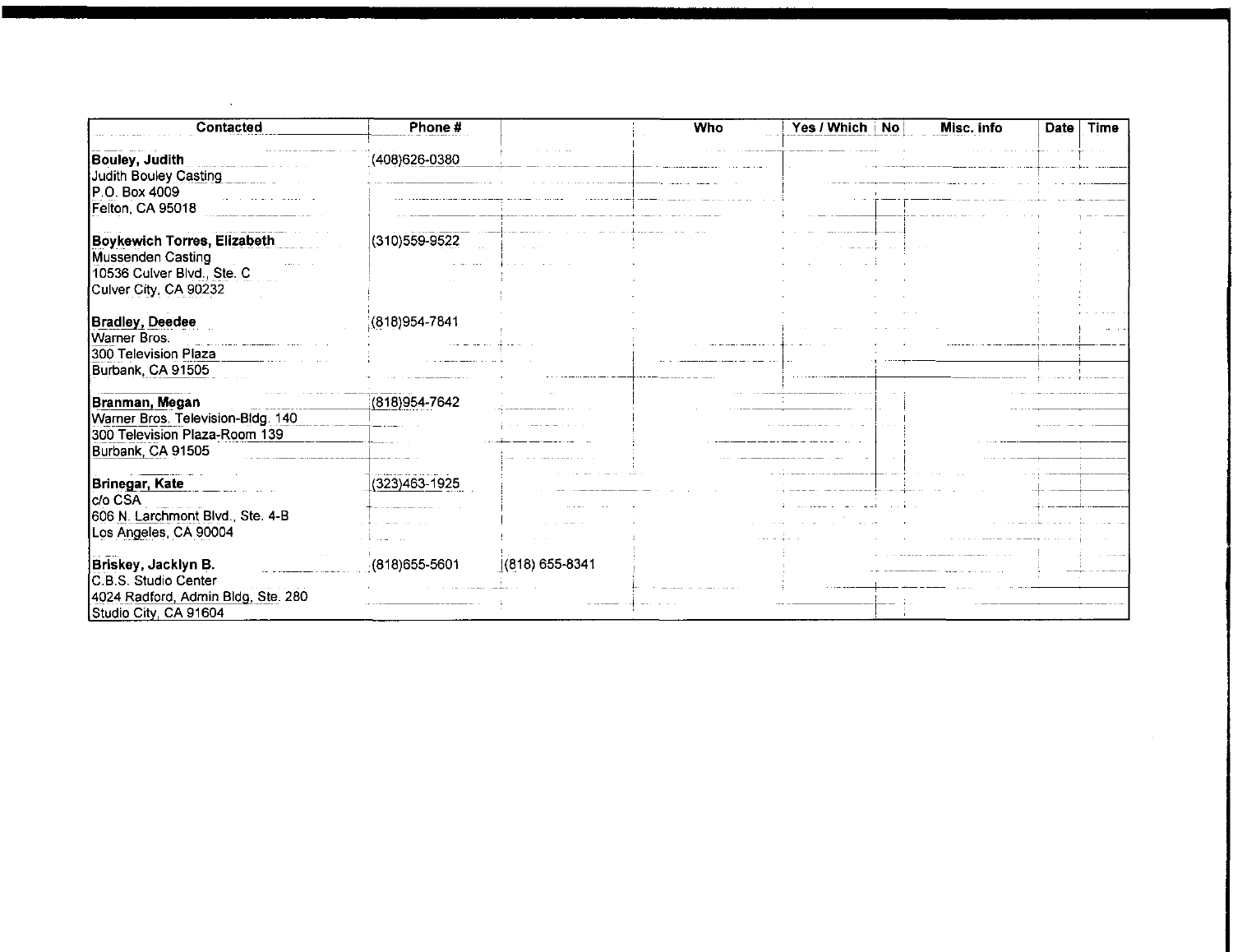| <b>Contacted</b>                                                                                               | Phone #           |                    | <b>Who</b> | Yes / Which<br><b>No</b> | Misc. info | Date Time |
|----------------------------------------------------------------------------------------------------------------|-------------------|--------------------|------------|--------------------------|------------|-----------|
| Cannon, Reuben<br>Reuben Cannon & Associates<br>5225 Wilshire Blvd., Ste. 526<br>Los Angeles, CA 90036         | (323)939-3190     | (323) 939-7793     |            |                          |            |           |
| <b>Bascom, Fran</b><br>3400 Riverside Dr., Ste. 765<br>Burbank, CA 91505                                       | (818) 972-8339    | (818) 972-0295     |            |                          |            |           |
| Basker, Pamela<br>c/o C.S.A.<br>606 N. Larchmont Blvd., Ste. 4-B<br>Los Angeles, CA 90004                      | (818) 506-7348    |                    |            |                          |            |           |
| Beach, Lisa<br>Lisa Beach Casting<br>606 N. Larchmont Blvd., Ste. 311<br>Los Angeles, CA 90004                 | $(323)468 - 6633$ | (323) 938-0657     |            |                          |            |           |
| Belasco, Eyde<br>20th Century Fox--Bldg. 12<br>10201 W. Pico Blvd., Room 201<br>Los Angeles, CA 90035          | (310)369-4013     |                    |            |                          |            |           |
| Benner, Brett<br>Romano/Benner Casting-c/o C.S.A.<br>606 N. Larchmont Blvd., Ste. 4-B<br>Los Angeles, CA 90004 | $(323)463 - 1925$ | $(812) 655 - 6247$ |            |                          |            |           |
| Bens, Paul G.<br>Meton-Bens Casting<br>606 N. Larchmont Blvd., Ste. 4-B<br>Los Angeles, CA 90004               | $(818)314 - 7812$ |                    |            |                          |            |           |

 $\mathcal{L}^{\text{max}}_{\text{max}}$ 

مددا المفر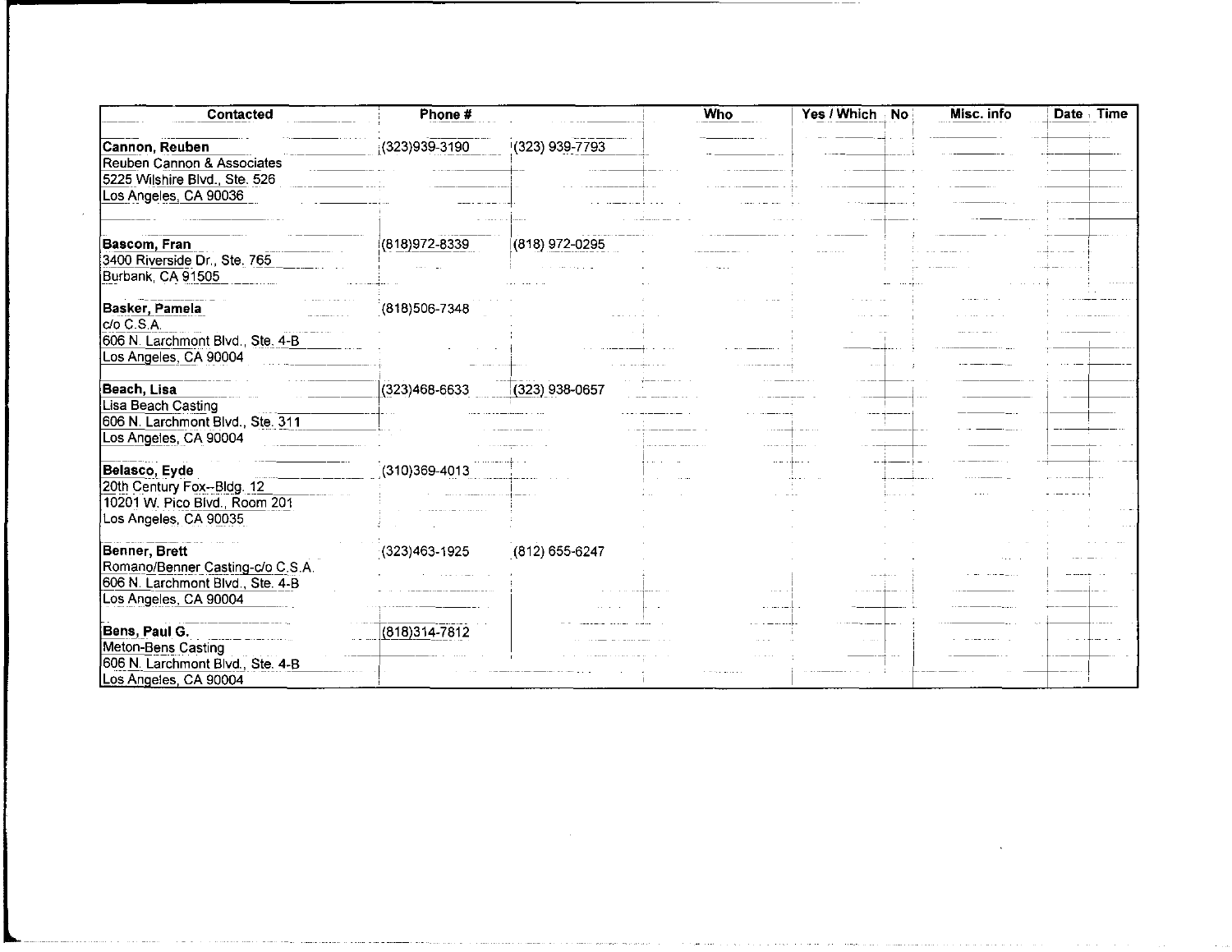| <b>Contacted</b>                        | Phone #           |                    | Who | Yes / Which | <b>No</b> | Misc. info | <b>Date</b> | <b>Time</b> |
|-----------------------------------------|-------------------|--------------------|-----|-------------|-----------|------------|-------------|-------------|
| Campobasso, Craig                       | (323)463-1925     |                    |     |             |           |            |             |             |
| c/o C.S.A.                              |                   |                    |     |             |           |            |             |             |
| 606 N. Larchmont Blvd., Ste. 4-B        |                   |                    |     |             |           |            |             |             |
| Los Angeles, CA 90025                   |                   |                    |     |             |           |            |             |             |
| Carlton, Cathi                          | $(310)820 - 9200$ | $(310) 820 - 5408$ |     |             |           |            |             |             |
| Cathi Carleton Casting, CCDA            |                   |                    |     |             |           |            |             |             |
| Westside Cast.Studios/2050 S. Bundy Dr. |                   |                    |     |             |           |            |             |             |
| Los Angeles, CA 90025                   |                   |                    |     |             |           |            |             |             |
| Cassel, Ferne                           | (310) 449-7171    |                    |     |             |           |            |             |             |
| $c$ <sub>o</sub> $c$ <sub>s</sub> $A$   |                   |                    |     |             |           |            |             |             |
| 606 N. Larchmont Blvd., Ste. 4-B        |                   |                    |     |             |           |            |             |             |
| Los Angeles, CA 90025                   |                   |                    |     |             |           |            |             |             |
| Cassidy, Alice S.                       | $(323)931 - 4381$ |                    |     |             |           |            |             |             |
| c/o C.S.A.                              |                   |                    |     |             |           |            |             |             |
| 606 N. Larchmont Blvd., Ste. 4-B        |                   |                    |     |             |           |            |             |             |
| Los Angeles, CA 90025                   |                   |                    |     |             |           |            |             |             |
| Chag, Lindsay                           | (818) 769-9576    |                    |     |             |           |            |             |             |
| c/o C.S.A.                              |                   |                    |     |             |           |            |             |             |
| 606 N. Larchmont Blvd., Ste. 4-B        |                   |                    |     |             |           |            |             |             |
| Los Angeles, CA 90025                   |                   |                    |     |             |           |            |             |             |
|                                         |                   |                    |     |             |           |            |             |             |
|                                         |                   |                    |     |             |           |            |             |             |
|                                         |                   |                    |     |             |           |            |             |             |

 $\label{eq:2.1} \frac{1}{\sqrt{2}}\int_{\mathbb{R}^3}\frac{1}{\sqrt{2}}\left(\frac{1}{\sqrt{2}}\right)^2\frac{1}{\sqrt{2}}\left(\frac{1}{\sqrt{2}}\right)^2\frac{1}{\sqrt{2}}\left(\frac{1}{\sqrt{2}}\right)^2\frac{1}{\sqrt{2}}\left(\frac{1}{\sqrt{2}}\right)^2.$ 

 $\mathcal{L}(\mathcal{L}^{\mathcal{L}})$  and  $\mathcal{L}(\mathcal{L}^{\mathcal{L}})$  and  $\mathcal{L}(\mathcal{L}^{\mathcal{L}})$  and  $\mathcal{L}(\mathcal{L}^{\mathcal{L}})$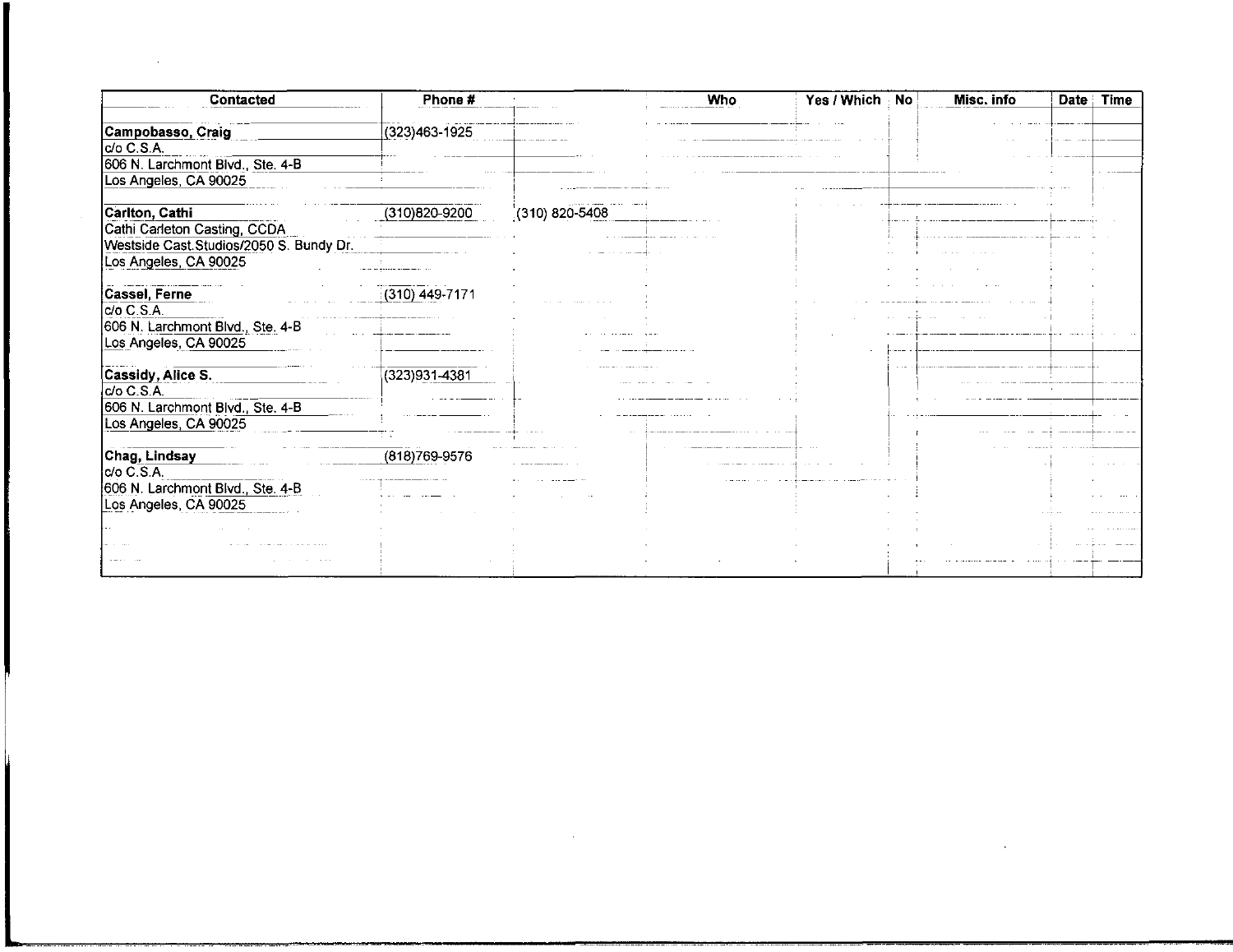| Contacted                        | Phone #           | Who | Yes / Which No | Misc. info | <b>Date</b> | <b>Time</b> |
|----------------------------------|-------------------|-----|----------------|------------|-------------|-------------|
| Berland, Terry                   | $(310)571 - 4141$ |     |                |            |             |             |
| Terry Berland Casting, CCDA      |                   |     |                |            |             |             |
| 2050 S. Bundy Dr.                |                   |     |                |            |             |             |
| Los Angeles, CA 90025            |                   |     |                |            |             |             |
|                                  |                   |     |                |            |             |             |
| Cohen, Barbara                   | (323)938-1043     |     |                |            |             |             |
| Artz/Cohen Casting               |                   |     |                |            |             |             |
| 5225 Wilshire Blvd., Ste. 624    |                   |     |                |            |             |             |
| Los Angeles, CA 90036            |                   |     |                |            |             |             |
|                                  |                   |     |                |            |             |             |
| Coley, Aisha                     | (323)882-4144     |     |                |            |             |             |
| Aisha Coley Casting              |                   |     |                |            |             |             |
| 7336 Santa Monica Blvd., #611    |                   |     |                |            |             |             |
| West Hollywood, CA 90046         |                   |     |                |            |             |             |
| Collins, Annelise                | (310) 586-1936    |     |                |            |             |             |
| Annelise Collins Casting         |                   |     |                |            |             |             |
| 3435 Ocean Park Blvd., Ste. 112  |                   |     |                |            |             |             |
| Santa Monica, CA 90405           |                   |     |                |            |             |             |
|                                  |                   |     |                |            |             |             |
| Conforte, Ruth                   | $(323)463 - 1925$ |     |                |            |             |             |
| c/o C.S.A.                       |                   |     |                |            |             |             |
| 606 N. Larchmont Blvd., Ste. 4-B |                   |     |                |            |             |             |
| Los Angeles, CA 90004            |                   |     |                |            |             |             |
|                                  |                   |     |                |            |             |             |
| Court, Gretchen Rennell          | $(805)565 - 1675$ |     |                |            |             |             |
| lc/o C.S.A.                      |                   |     |                |            |             |             |
| 606 N. Larchmont Blvd., Ste. 4-B |                   |     |                |            |             |             |
| Los Angeles, CA 90004            |                   |     |                |            |             |             |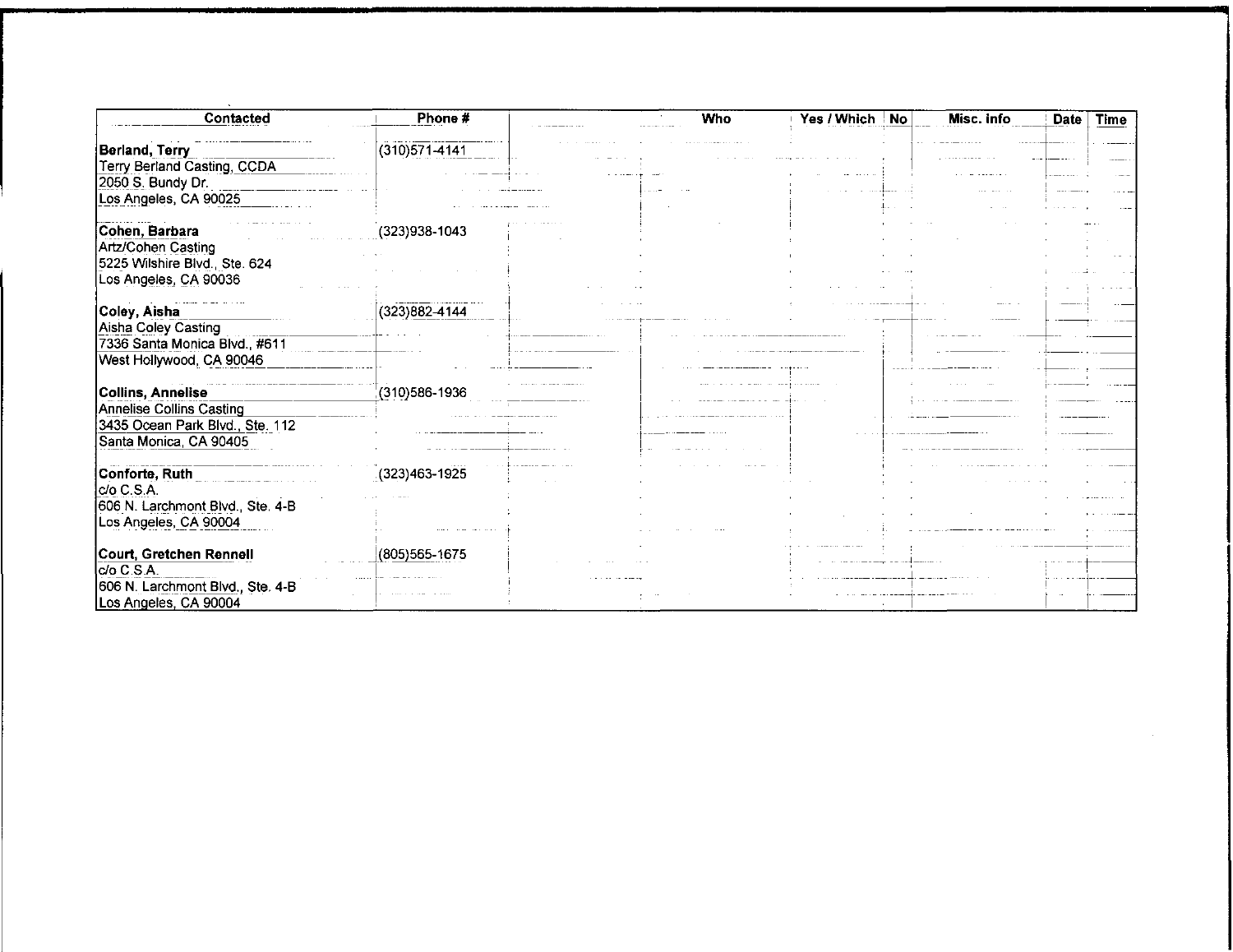| Contacted                        | Phone #           |                    | <b>Who</b> | Yes / Which   No | Misc. info | Time<br><b>Date</b> |
|----------------------------------|-------------------|--------------------|------------|------------------|------------|---------------------|
|                                  |                   |                    |            |                  |            |                     |
| Cowitt, Allsion                  | (818)501-0177     |                    |            |                  |            |                     |
| Fenton/Cowitt Casting            |                   |                    |            |                  |            |                     |
| 16311 Ventura Blvd., Ste. 1255   |                   |                    |            |                  |            |                     |
| Encino, CA 91436                 |                   |                    |            |                  |            |                     |
|                                  |                   |                    |            |                  |            |                     |
| Craig, Elaine                    | (323)469-8773     |                    |            |                  |            |                     |
| Elaine Craig Casting, CCDA       |                   |                    |            |                  |            |                     |
| 6464 Sunset Blvd., Ste. 1150     |                   |                    |            |                  |            |                     |
| Los Angeles, CA 90028            |                   |                    |            |                  |            |                     |
|                                  |                   |                    |            |                  |            |                     |
| Crittenden, Dianne               | $(310)827 - 7730$ |                    |            |                  |            |                     |
| 2321 Abbot Kinney Rd., Ste. 200  |                   |                    |            |                  |            |                     |
| Venice, CA 90291                 |                   |                    |            |                  |            |                     |
|                                  |                   |                    |            |                  |            |                     |
| Cunningham, Patrick S.           | (323) 222-1656    |                    |            |                  |            |                     |
| 2630 Lacy St.                    |                   |                    |            |                  |            |                     |
| Los Angeles, CA 90031            |                   |                    |            |                  |            |                     |
|                                  |                   |                    |            |                  |            |                     |
| Dunas, Dorian                    | (323)463-1925     |                    |            |                  |            |                     |
| c/o C.S.A.                       |                   |                    |            |                  |            |                     |
| 606 N. Larchmont Blvd., Ste. 4-B |                   |                    |            |                  |            |                     |
| Los Angeles, CA 90004            |                   |                    |            |                  |            |                     |
|                                  |                   |                    |            |                  |            |                     |
| Dutton, Nan                      | $(323)463 - 1925$ |                    |            |                  |            |                     |
| c/o C.S.A.                       |                   |                    |            |                  |            |                     |
| 606 N. Larchmont Blvd., Ste. 4-B |                   |                    |            |                  |            |                     |
| Los Angeles, CA 90004            |                   |                    |            |                  |            |                     |
|                                  |                   |                    |            |                  |            |                     |
| Edelman, Susan                   | (818) 506-7328    | $(818) 506 - 7328$ |            |                  |            |                     |
| Buck/Edelman Casting             |                   |                    |            |                  |            |                     |
| 4045 Radford Ave., Ste. B        |                   |                    |            |                  |            |                     |
| Studio City, CA 91604            |                   |                    |            |                  |            |                     |
|                                  |                   |                    |            |                  |            |                     |
|                                  |                   |                    |            |                  |            |                     |
|                                  |                   |                    |            |                  |            |                     |

**Extra de de la calcada de la calcada de la calcada de la calcada de la calcada de la calcada de la calcada de**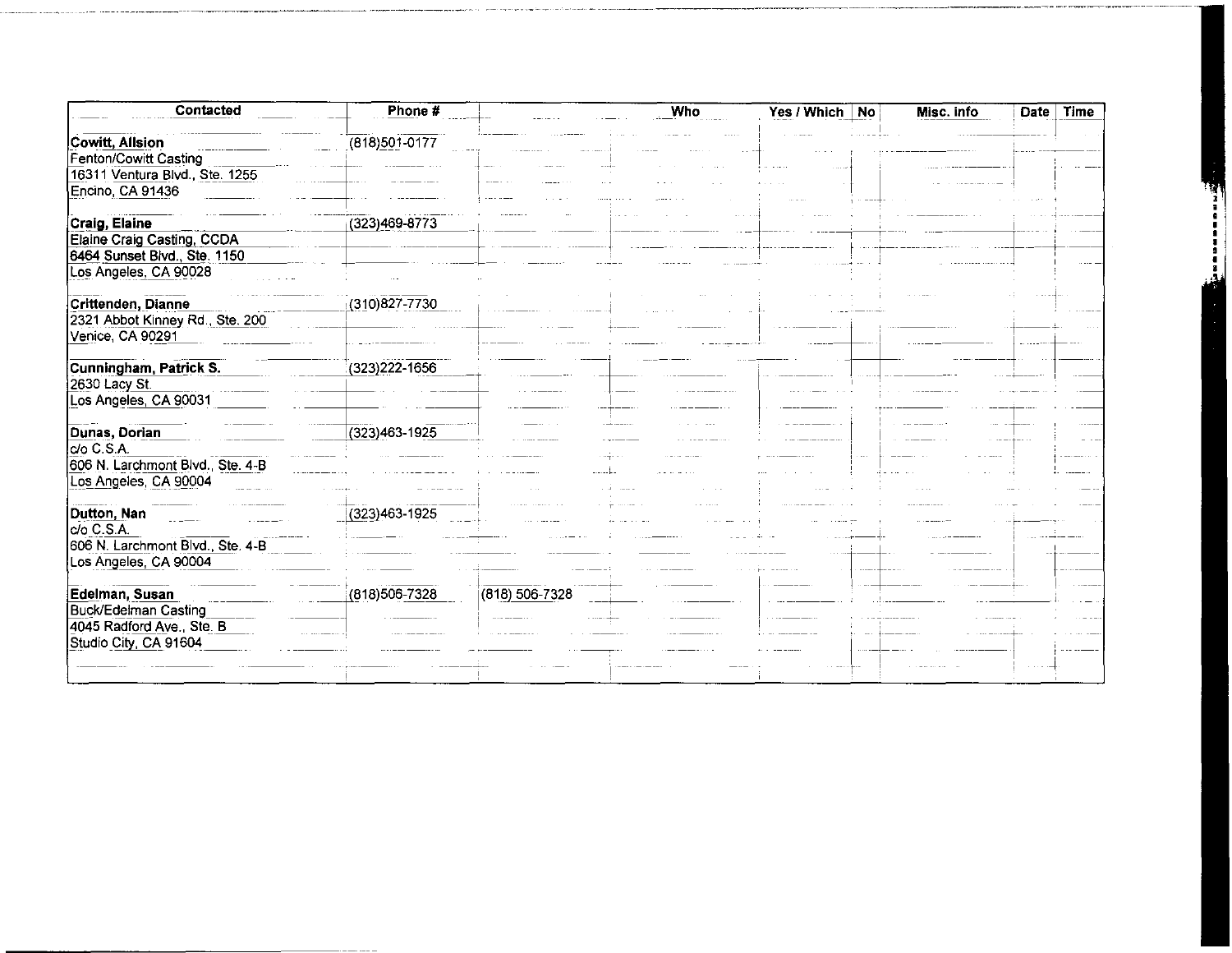| Contacted                               | Phone #           |                | Who | Yes / Which | <b>No</b> | Misc. info | <b>Date</b> | Time |
|-----------------------------------------|-------------------|----------------|-----|-------------|-----------|------------|-------------|------|
| Finn, Mali                              | $(323)782 - 8744$ | (323) 782-8740 |     |             |           |            |             |      |
| Mali Finn Casting                       |                   |                |     |             |           |            |             |      |
| 303 N. Sweetzer Ave.                    |                   |                |     |             |           |            |             |      |
| Los Angeles, CA 90048                   |                   |                |     |             |           |            |             |      |
|                                         |                   |                |     |             |           |            |             |      |
| Finn, Sarah Haley                       | $(323)460 - 4530$ |                |     |             |           |            |             |      |
| Finn/Hiller Casting                     |                   |                |     |             |           |            |             |      |
| 588 N. Larchmont Blvd.                  |                   |                |     |             |           |            |             |      |
| Los Angeles, CA 90004                   |                   |                |     |             |           |            |             |      |
|                                         |                   |                |     |             |           |            |             |      |
| Foley, Megan                            | (818) 755-9455    |                |     |             |           |            |             |      |
| Megan Foley Casting, CCDA               |                   |                |     |             |           |            |             |      |
| c/o Chelsea Studios/11530 Ventura Blvd. |                   |                |     |             |           |            |             |      |
| Studio City, CA 91604                   |                   |                |     |             |           |            |             |      |
|                                         |                   |                |     |             |           |            |             |      |
| Foy, Nancy                              | (323)463-1925     |                |     |             |           |            |             |      |
| c/o C.S.A.                              |                   |                |     |             |           |            |             |      |
|                                         |                   |                |     |             |           |            |             |      |
| 606 N. Larchmont Blvd., Ste. 4-B        |                   |                |     |             |           |            |             |      |
| Los Angeles, CA 90004                   |                   |                |     |             |           |            |             |      |
|                                         |                   |                |     |             |           |            |             |      |
| <b>Franks, Jerold</b>                   | $(323)874 - 1901$ |                |     |             |           |            |             |      |
| c/o C.S.A.                              |                   |                |     |             |           |            |             |      |
| 606 N. Larchmont Blvd., Ste. 4-B        |                   |                |     |             |           |            |             |      |
| Los Angeles, CA 90004                   |                   |                |     |             |           |            |             |      |
|                                         |                   |                |     |             |           |            |             |      |
| Frazier, Carrie                         | (310)210-9537     |                |     |             |           |            |             |      |
| Head of Casting/HBO Productions         |                   |                |     |             |           |            |             |      |
| 2049 Century Park East, Ste. 4100       |                   |                |     |             |           |            |             |      |
| Los Angeles, CA 90067                   |                   |                |     |             |           |            |             |      |
|                                         |                   |                |     |             |           |            |             |      |
| Freiberger, Lisa                        | $(310)788 - 6875$ |                |     |             |           |            |             |      |
| $C/O$ $C.S.A.$                          |                   |                |     |             |           |            |             |      |
| 606 N. Larchmont Blvd., Ste. 4-B        |                   |                |     |             |           |            |             |      |
| Los Angeles, CA 90004                   |                   |                |     |             |           |            |             |      |
|                                         |                   |                |     |             |           |            |             |      |

 $\mathcal{L}^{\text{max}}_{\text{max}}$  and  $\mathcal{L}^{\text{max}}_{\text{max}}$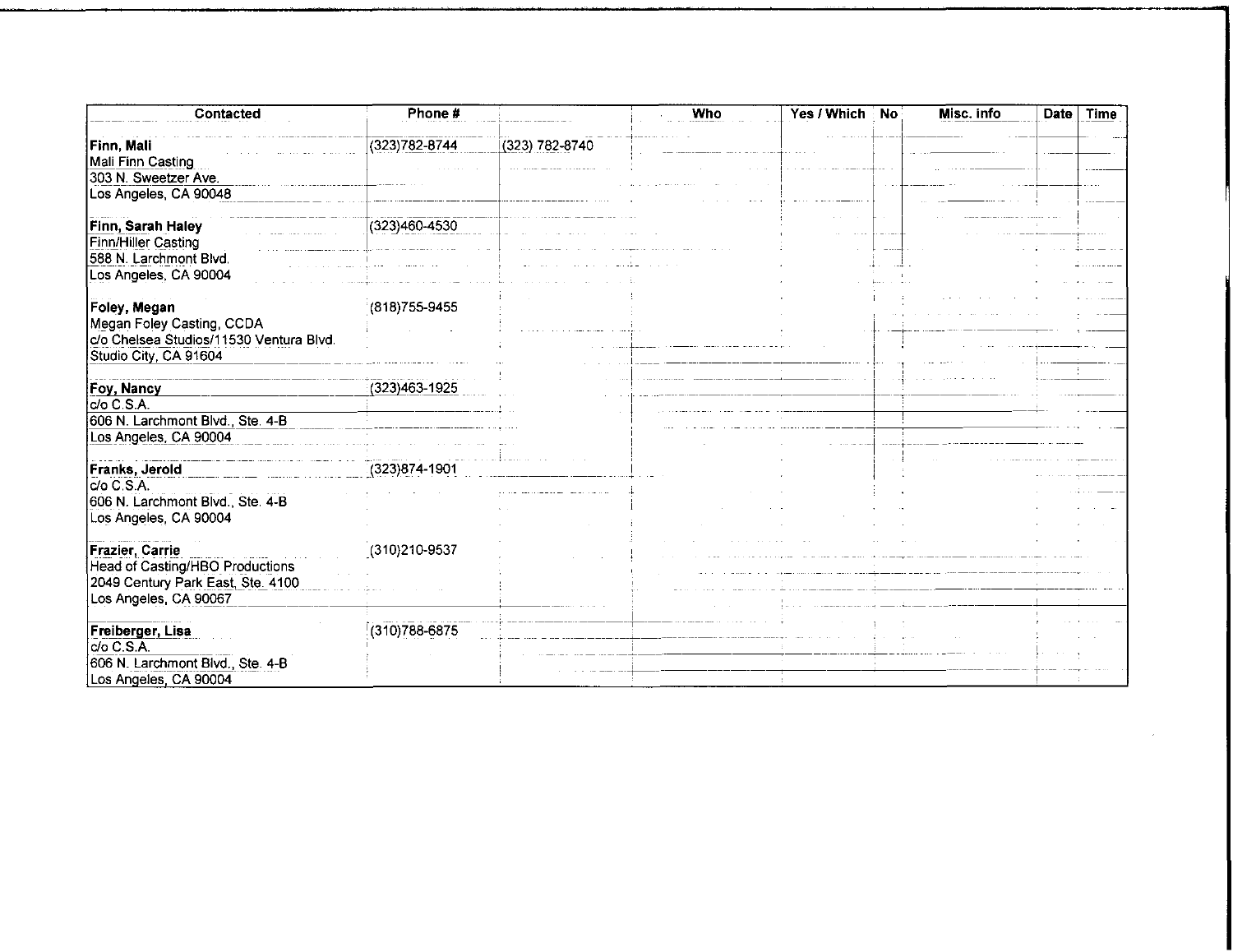| Contacted                          | Phone #        |                    | <b>Who</b> | Yes / Which | <b>No</b> | Misc. info | Date | <b>Time</b> |
|------------------------------------|----------------|--------------------|------------|-------------|-----------|------------|------|-------------|
| Eisenstein, Kathryn                | (323)463-1925  |                    |            |             |           |            |      |             |
| c/o C.S.A.                         |                |                    |            |             |           |            |      |             |
| 606 N. Larchmont Blvd., Ste. 4-B   |                |                    |            |             |           |            |      |             |
| Los Angeles, CA 90004              |                |                    |            |             |           |            |      |             |
| Ekholdt, Donna                     | (323)860-7425  | $(323)$ 468-4099   |            |             |           |            |      |             |
| <b>Big Ticket Television</b>       |                |                    |            |             |           |            |      |             |
| 1438 N. Gower St., Bldg. 35, Fl. 3 |                |                    |            |             |           |            |      |             |
| Hollywood, CA 90028                |                |                    |            |             |           |            |      |             |
|                                    |                |                    |            |             |           |            |      |             |
| Elkins, Judy                       | (818) 765-1900 |                    |            |             |           |            |      |             |
| c/o Chelsea Studios, CCDA          |                |                    |            |             |           |            |      |             |
| 11530 Ventura Blvd.                |                |                    |            |             |           |            |      |             |
| Studio City, CA 91604              |                |                    |            |             |           |            |      |             |
| <b>Ellers, Penny</b>               | (818)990-9121  |                    |            |             |           |            |      |             |
| do C.S.A.                          |                |                    |            |             |           |            |      |             |
| 606 N. Larchmont Blvd., Ste. 4-B   |                |                    |            |             |           |            |      |             |
| Los Angeles, CA 90004              |                |                    |            |             |           |            |      |             |
|                                    |                |                    |            |             |           |            |      |             |
| Fasano, Felicia                    | (310)396-6100  | $(310) 396 - 1313$ |            |             |           |            |      |             |
| Betty Mae, Inc.                    |                |                    |            |             |           |            |      |             |
| 1023-1/2 Abbot Kinnedy Blvd.       |                |                    |            |             |           |            |      |             |
| Venice, CA 90291                   |                |                    |            |             |           |            |      |             |
|                                    |                |                    |            |             |           |            |      |             |
| Fenton, Mike                       | (818)501-0177  |                    |            |             |           |            |      |             |
| Fenton/Cowitt Casting              |                |                    |            |             |           |            |      |             |
| 16311 Ventura Blvd., Ste. 1255     |                |                    |            |             |           |            |      |             |
| Encino, CA 91436                   |                |                    |            |             |           |            |      |             |

 $\mathcal{L}^{\text{max}}_{\text{max}}$ 

 $\mathcal{L}^{\text{max}}_{\text{max}}$  . The  $\mathcal{L}^{\text{max}}_{\text{max}}$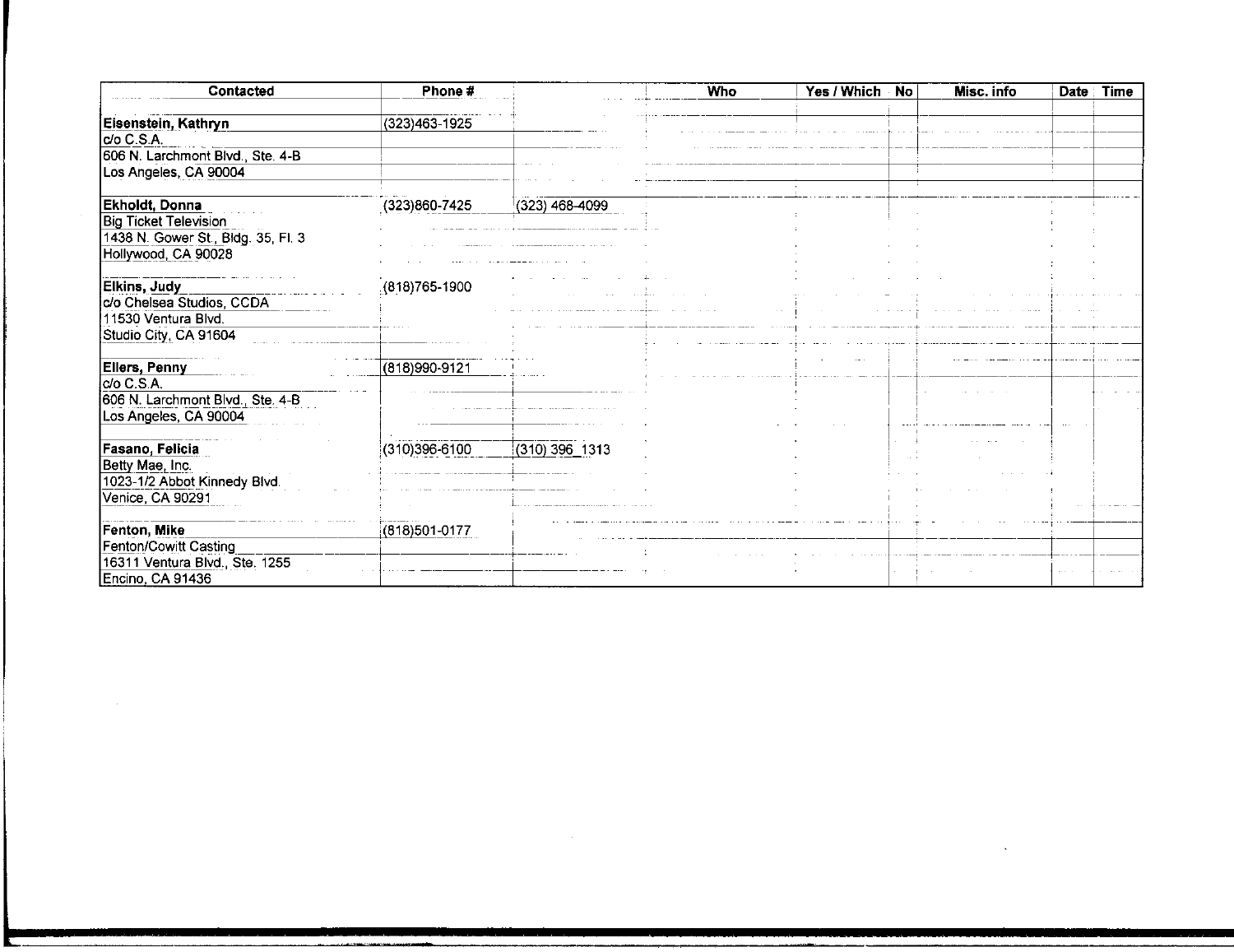| Contacted                                                                                                      | Phone #           |                    | <b>Who</b> | Yes / Which No | Misc. info | <b>Date</b><br><b>Time</b> |
|----------------------------------------------------------------------------------------------------------------|-------------------|--------------------|------------|----------------|------------|----------------------------|
| Gleason, Laura<br>Laura, Gleason Casting<br>19528 Ventura Blvd., #370<br>Tarzana, CA 90401                     | (818) 881-6643    |                    |            |                |            |                            |
| Glenn, Charisse<br>Charisse Glenn Casting, CCDA<br>Fifth St. Studios--1216 Fifth St.<br>Santa Monica, CA 90401 | $(310)458 - 1100$ | (310) 458-1699     |            |                |            |                            |
| Goggin, Vicki<br>Vicki Goggin Casting, CCDA<br>Chelsea Studios/11530 Ventura Blvd.<br>Studio City, CA 91604    | $(818)762 - 1900$ |                    |            |                |            |                            |
| Goldberg, Gail<br><b>Walt Disney Pictures</b><br>500 S. Buena Vista<br>Burbank, CA 91521                       | (818)560-7509     |                    |            |                |            |                            |
| Golden, Peter<br>CBS SR. VP Talent & Casting<br>7800 Beverly Blvd.<br>Los Angeles, CA 90036                    | (323) 575-2335    | $(323) 575 - 2279$ |            |                |            |                            |
| Goldman, Danny<br>Danny Goldman Casting, CCDA<br>1006 N. Cole Ave.<br>Los Angeles, CA 90038                    | $(323)463 - 1600$ |                    |            |                |            |                            |

 $\mathcal{L}^{\mathcal{L}}(\mathcal{L}^{\mathcal{L}})$  and  $\mathcal{L}^{\mathcal{L}}(\mathcal{L}^{\mathcal{L}})$  .

 $\mathcal{L}(\mathcal{L}^{\text{max}}_{\mathcal{L}}(\mathcal{L}^{\text{max}}_{\mathcal{L}}),\mathcal{L}^{\text{max}}_{\mathcal{L}^{\text{max}}_{\mathcal{L}}})$ 

Ŋ

**The Company of the Company**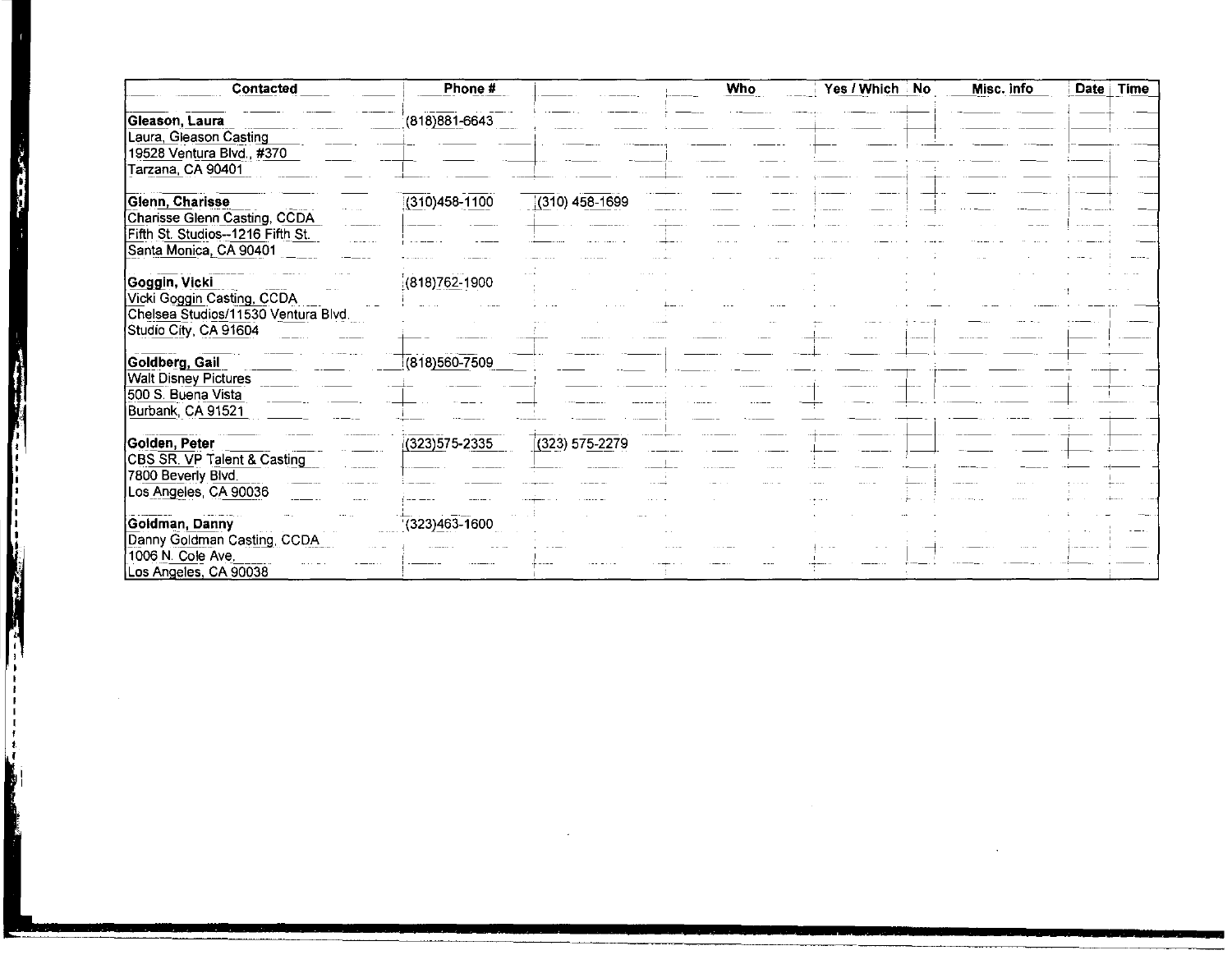| Contacted                        | Phone #           |                  | Who | Yes / Which No | Misc. info<br>Date | <b>Time</b> |
|----------------------------------|-------------------|------------------|-----|----------------|--------------------|-------------|
| Frost, Jean Sarah                | $(213)748 - 1656$ |                  |     |                |                    |             |
| do C.S.A.                        |                   |                  |     |                |                    |             |
| 606 N. Larchmont Blvd., Ste. 4-B |                   |                  |     |                |                    |             |
| Los Angeles, CA 90004            |                   |                  |     |                |                    |             |
|                                  |                   |                  |     |                |                    |             |
| Garcia, Risa Bramon              | (323)463-1925     |                  |     |                |                    |             |
| $C/O$ $C.S.A.$                   |                   |                  |     |                |                    |             |
| 606 N. Larchmont Blvd., Ste. 4-B |                   |                  |     |                |                    |             |
| Los Angeles, CA 90004            |                   |                  |     |                |                    |             |
|                                  |                   |                  |     |                |                    |             |
| Genkinger, Scott                 | (310)369-1296     | $(310)$ 369-3988 |     |                |                    |             |
| 20th Century Fox                 |                   |                  |     |                |                    |             |
| 10201 W. Pico Blvd., Room 232    |                   |                  |     |                |                    |             |
| Los Angeles, CA 90035            |                   |                  |     |                |                    |             |
|                                  |                   |                  |     |                |                    |             |
| Gerrard, Jeff                    | (818) 752-7100    |                  |     |                |                    |             |
| Casting by Jeff Garrard, CCDA    |                   |                  |     |                |                    |             |
| 4420 Lankershim Blvd.            |                   |                  |     |                |                    |             |
| North Hollywood, CA 91602        |                   |                  |     |                |                    |             |
|                                  |                   |                  |     |                |                    |             |
| Giella, David                    | (818) 508-3361    |                  |     |                |                    |             |
| David Giella Casting             |                   |                  |     |                |                    |             |
| 12711 Ventura Blvd. Ste. 280     |                   |                  |     |                |                    |             |
| Studio City, CA 91604            |                   |                  |     |                |                    |             |
|                                  |                   |                  |     |                |                    |             |
| Gilmore, Janet                   | (310) 727-2290    | (310) 727-2440   |     |                |                    |             |
| Gilmore/McConnell Casting        |                   |                  |     |                |                    |             |
| 1600 Rosecrans Ave.,             |                   |                  |     |                |                    |             |
| Bldg. 4B, 1st Floor              |                   |                  |     |                |                    |             |
| Manhatten Beach, CA 90266        |                   |                  |     |                |                    |             |
|                                  |                   |                  |     |                |                    |             |
| <b>Glaser, Christine</b>         | $(310)277 - 6200$ | $(310)$ 727-0455 |     |                |                    |             |
| <b>Five Points Entertainment</b> |                   |                  |     |                |                    |             |
| 1135 S. Beverly Dr., 2nd Floor   |                   |                  |     |                |                    |             |
| Los Angeles, CA 90035            |                   |                  |     |                |                    |             |
|                                  |                   |                  |     |                |                    |             |
| <b>Christine</b>                 | (310) 277-6200    |                  |     |                |                    |             |
| Five Points Entertainment        |                   | (310) 727-0455   |     |                |                    |             |
|                                  |                   |                  |     |                |                    |             |
| 1135 S. Beverly Dr., 2nd Floor   |                   |                  |     |                |                    |             |
| Los Angeles, CA 90035            |                   |                  |     |                |                    |             |

 $\sim 10^{11}$  km  $^{-1}$ 

 $\sim 100$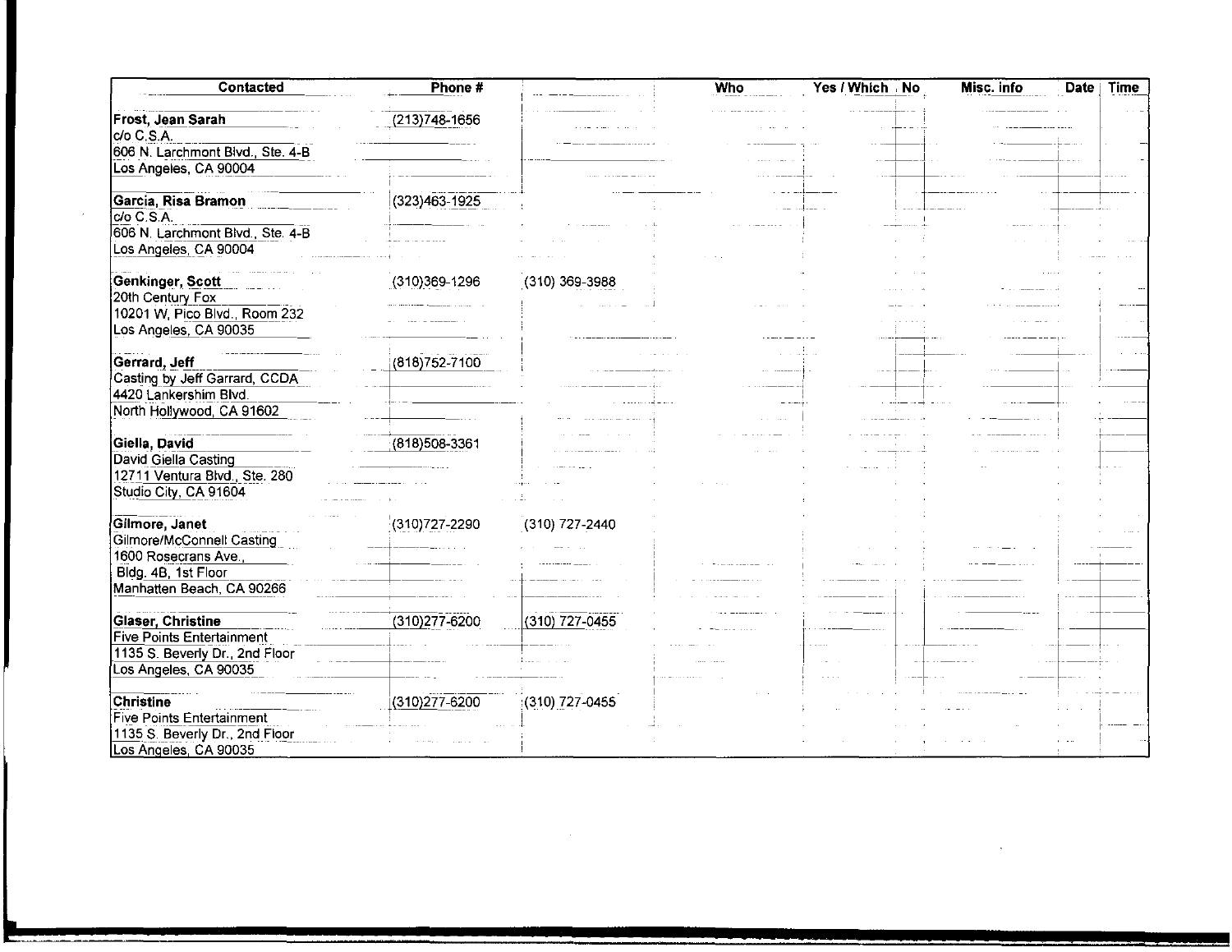| Contacted                        | Phone #           |                    | Who | Yes / Which | <b>No</b> | Misc. info | Date Time |
|----------------------------------|-------------------|--------------------|-----|-------------|-----------|------------|-----------|
| Shannon                          | (818)501-5625     | $(818) 501 - 5625$ |     |             |           |            |           |
| Beth Holmes Casting, CCDA        |                   |                    |     |             |           |            |           |
| 13261 Moorpark                   |                   |                    |     |             |           |            |           |
| Sherman Oaks, CA 91423           |                   |                    |     |             |           |            |           |
|                                  |                   |                    |     |             |           |            |           |
| Holstra, Judith                  | $(818)981-6755$   |                    |     |             |           |            |           |
| Judith Holstra Casting           |                   |                    |     |             |           |            |           |
| 13731 Ventura Blvd., Ste. B      |                   |                    |     |             |           |            |           |
| Sherman Oaks, CA 91423           |                   |                    |     |             |           |            |           |
|                                  |                   |                    |     |             |           |            |           |
| Hutchinson, Julie                |                   |                    |     |             |           |            |           |
|                                  | (310)369-1892     |                    |     |             |           |            |           |
| 20th Century Fox, Bldg. 12       |                   |                    |     |             |           |            |           |
| 10201 W. Pico Blvd., Room 201    |                   |                    |     |             |           |            |           |
| Los Angeles, CA 90035            |                   |                    |     |             |           |            |           |
|                                  |                   |                    |     |             |           |            |           |
| Isaacson, Donna                  | (310)369-1824     | $(310)$ 369-1496   |     |             |           |            |           |
| 20th Century Fox, Bldg. 12       |                   |                    |     |             |           |            |           |
| 10201 W. Pico Blvd., Room 201    |                   |                    |     |             |           |            |           |
| Los Angeles, CA 90035            |                   |                    |     |             |           |            |           |
|                                  |                   |                    |     |             |           |            |           |
| Jenkins, Jane                    | (323)938-0700     |                    |     |             |           |            |           |
| The Casting Company              |                   |                    |     |             |           |            |           |
| 7461 Beverly Blvd., Penthouse    |                   |                    |     |             |           |            |           |
| Los Angeles, CA 90036            |                   |                    |     |             |           |            |           |
|                                  |                   |                    |     |             |           |            |           |
| Jereski, Elizabeth               | $(323)463 - 1925$ |                    |     |             |           |            |           |
| c/o C.S.A.                       |                   |                    |     |             |           |            |           |
| 606 N. Larchmont Blvd., Ste. 4-B |                   |                    |     |             |           |            |           |
| Los Angeles, CA 90004            |                   |                    |     |             |           |            |           |
|                                  |                   |                    |     |             |           |            |           |
| Johnson, Junie Lowry             | (310)369-1296     | $(310)$ 369-3988   |     |             |           |            |           |
| 20th Century Fox, Bochco Bldg.   |                   |                    |     |             |           |            |           |
| 10201 West Pico Blvd., Room 232  |                   |                    |     |             |           |            |           |
| Los Angeles, CA 90035            |                   |                    |     |             |           |            |           |

 $\mathbf{I}$ 

ŀ - j

i.

с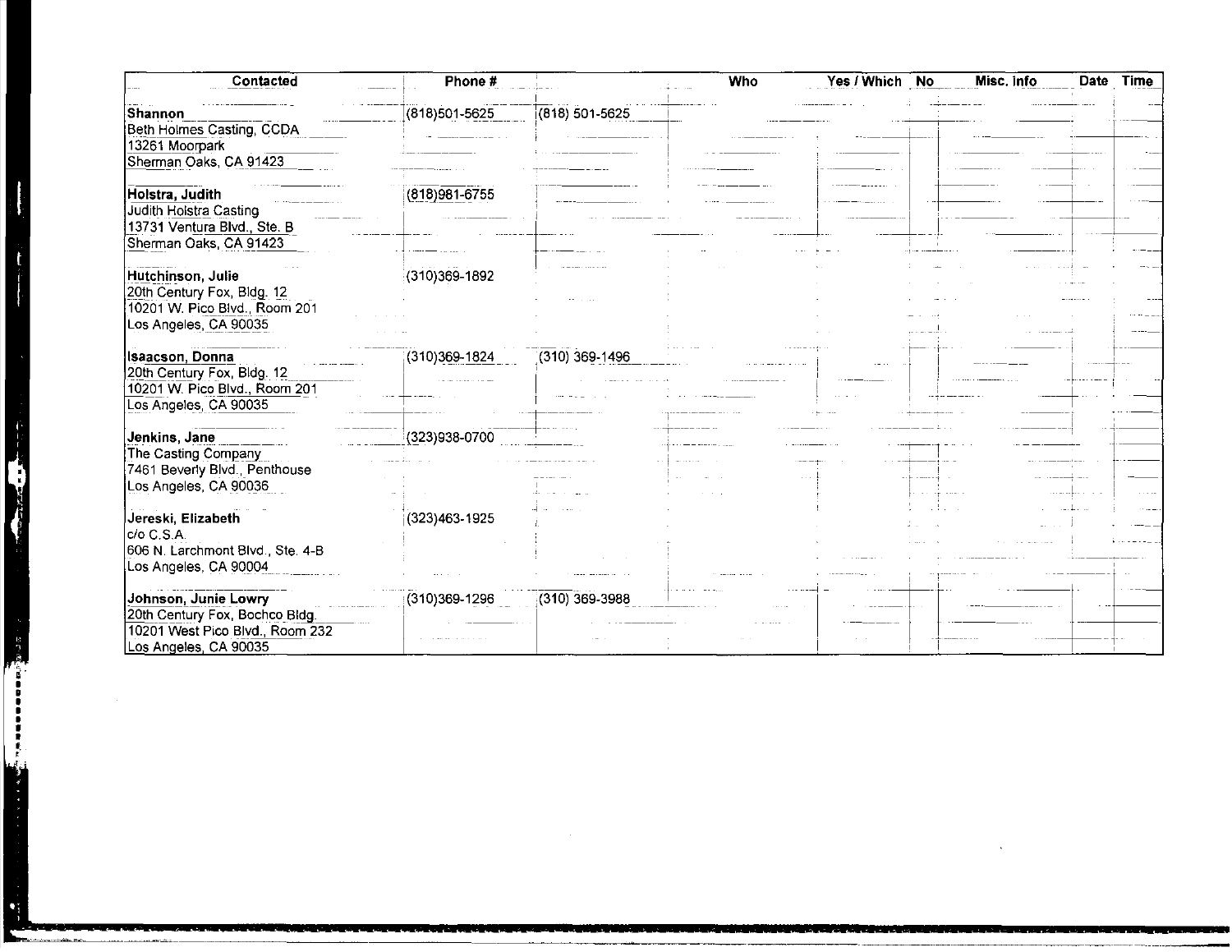| Contacted                                             | Phone #           |                | Who | Yes / Which   No | Misc. info | Date | <b>Time</b> |
|-------------------------------------------------------|-------------------|----------------|-----|------------------|------------|------|-------------|
| Goldwasser, Carol                                     | (213) 683-3742    |                |     |                  |            |      |             |
| <b>Carol Goldwasser Casting</b>                       |                   |                |     |                  |            |      |             |
| 11271 Ventura Blvd., #190                             |                   |                |     |                  |            |      |             |
| Studio City, CA 91604                                 |                   |                |     |                  |            |      |             |
| Herald, Tory<br>c/o C.S.A.                            | (323)463-1925     |                |     |                  |            |      |             |
| 606 Larchmont Bivd., #4-B                             |                   |                |     |                  |            |      |             |
| Los Angeles, CA 90004                                 |                   |                |     |                  |            |      |             |
| Hersey, Dawn                                          | (323)463-1925     |                |     |                  |            |      |             |
| c/o C.S.A.<br>606 Larchmont Blvd., Ste. 4-B           |                   |                |     |                  |            |      |             |
| Los Angeles, CA 90004                                 |                   |                |     |                  |            |      |             |
| <b>Hicks, Richard</b>                                 | $(310)396 - 8004$ | (323) 857-1699 |     |                  |            |      |             |
| <b>Hicks Casting</b>                                  |                   |                |     |                  |            |      |             |
| 3231 Ocean Park Blvd., #212<br>Santa Monica, CA 90405 |                   |                |     |                  |            |      |             |
|                                                       |                   |                |     |                  |            |      |             |
| <b>Hiller, Randy</b>                                  | (323)460-4530     |                |     |                  |            |      |             |
| Finn/Hiller Casting                                   |                   |                |     |                  |            |      |             |
| 588 N. Larchmont Blvd.                                |                   |                |     |                  |            |      |             |
| Los Angeles, CA 90004                                 |                   |                |     |                  |            |      |             |
|                                                       |                   |                |     |                  |            |      |             |
| Hirschfeld, Marc                                      | (818) 840-3774    |                |     |                  |            |      |             |
| <b>NBC</b>                                            |                   |                |     |                  |            |      |             |
| 3000 W. Alameda, #231                                 |                   |                |     |                  |            |      |             |
| Burbank, CA 91523                                     |                   |                |     |                  |            |      |             |
|                                                       |                   |                |     |                  |            |      |             |
| Hirshenson, Janet                                     | (323)938-0700     |                |     |                  |            |      |             |
| The Casting Company                                   |                   |                |     |                  |            |      |             |
| 7461Beverly Blvd., Penthouse                          |                   |                |     |                  |            |      |             |
| Los Angeles, CA 90036                                 |                   |                |     |                  |            |      |             |

 $\mathcal{L}^{\text{max}}_{\text{max}}$  , where  $\mathcal{L}^{\text{max}}_{\text{max}}$ 

 $\mathcal{L}^{\text{max}}_{\text{max}}$  , where  $\mathcal{L}^{\text{max}}_{\text{max}}$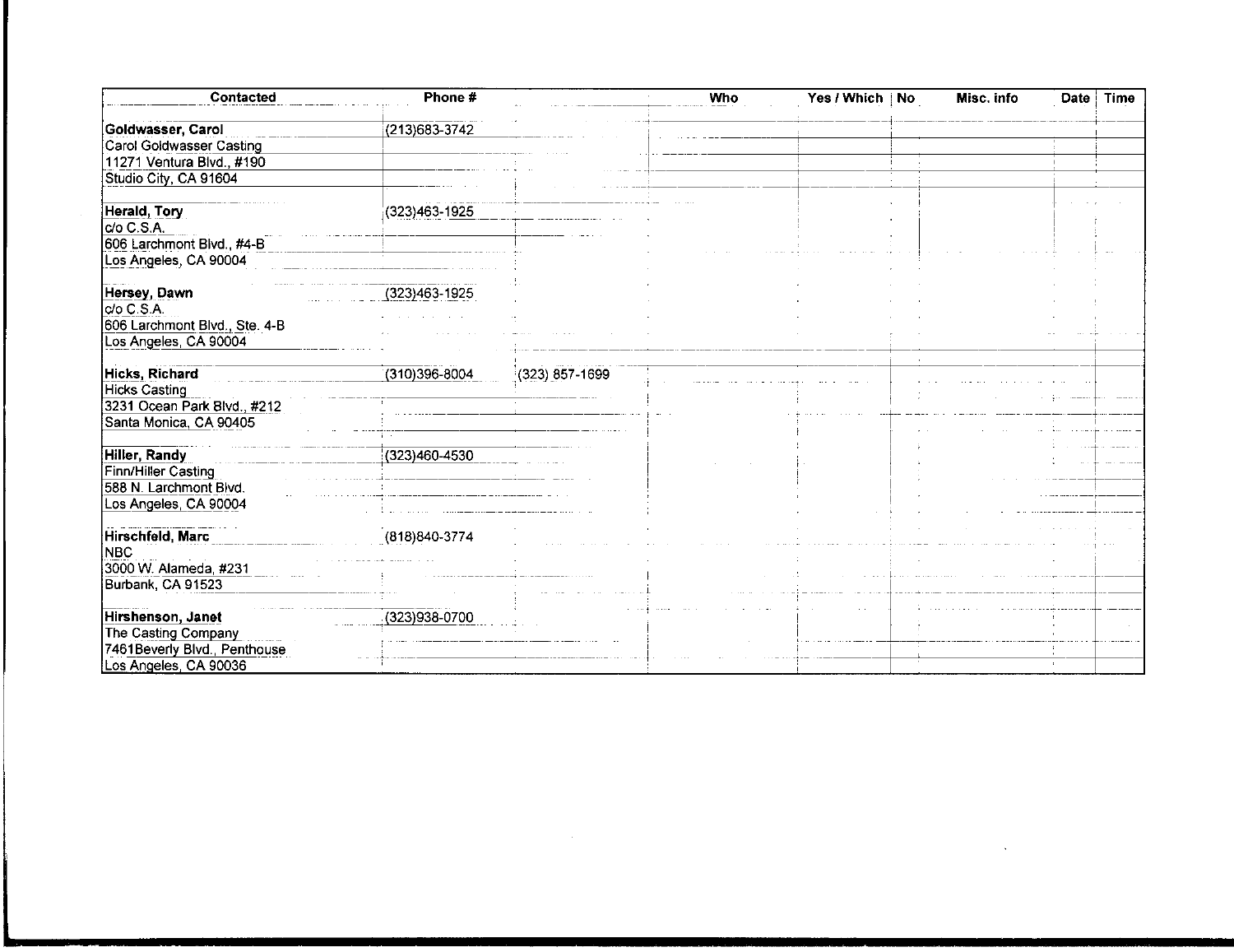| Contacted                        | Phone #           | Who | Yes / Which | · No | Misc. info | Date | <b>Time</b> |
|----------------------------------|-------------------|-----|-------------|------|------------|------|-------------|
| Green-Keyes, Nancy               | (818) 759-4425    |     |             |      |            |      |             |
| <b>Barry/Green-Keyes Casting</b> |                   |     |             |      |            |      |             |
| 4924 Balboa Blvd., #371          |                   |     |             |      |            |      |             |
| Encino, CA 91316                 |                   |     |             |      |            |      |             |
| Greenberg, Jeff                  | (323)956-4668     |     |             |      |            |      |             |
| Paramont, Marx Bros. Building    |                   |     |             |      |            |      |             |
| 5555 Melrose Ave., Ste. 102      |                   |     |             |      |            |      |             |
| Los Angeles, CA 90038            |                   |     |             |      |            |      |             |
|                                  |                   |     |             |      |            |      |             |
| Greenspan, Harriet<br>c/o C.S.A. | $(323)463 - 1925$ |     |             |      |            |      |             |
| 606 Larchmont Blvd., Suite 777   |                   |     |             |      |            |      |             |
| Los Angeles, 90004               |                   |     |             |      |            |      |             |
|                                  |                   |     |             |      |            |      |             |
| Greer, Michelle                  | (8180 906-3360    |     |             |      |            |      |             |
| Micheal Greer Casting            |                   |     |             |      |            |      |             |
| 15030 Ventura Blvd.,             |                   |     |             |      |            |      |             |
| Sherman Oaks, CA 91430           |                   |     |             |      |            |      |             |
|                                  |                   |     |             |      |            |      |             |
| Hammerman, Milt                  | $(323)463 - 1925$ |     |             |      |            |      |             |
| c/o C.S.A.                       |                   |     |             |      |            |      |             |
| 606 Larchmont Blvd., Ste 4-B     |                   |     |             |      |            |      |             |
| Los Angeles, CA 90004            |                   |     |             |      |            |      |             |
| Hann, Theodore                   | (323)463-1925     |     |             |      |            |      |             |
| c/o C.S.A.                       |                   |     |             |      |            |      |             |
| 606 Larchmont Blvd., Ste. 4-B    |                   |     |             |      |            |      |             |
| Los Angeles, CA 90004            |                   |     |             |      |            |      |             |

 $\sim 100$ 

 $\sim 100$ 

٦

1990年10月12日,1990年10月20日,1990年10月1日,1990年10月1日,1990年10月1日,1990年10月,1990年10月,1990年10月,1990年10月,1990年10 年10月,1990年10月,1990年10月,1990年10月,1990年10月,1990年10月,1990年10月,1990年10月,1990年10月,1990年10月,1990年10月,1990年10月,1990年10月,1990年10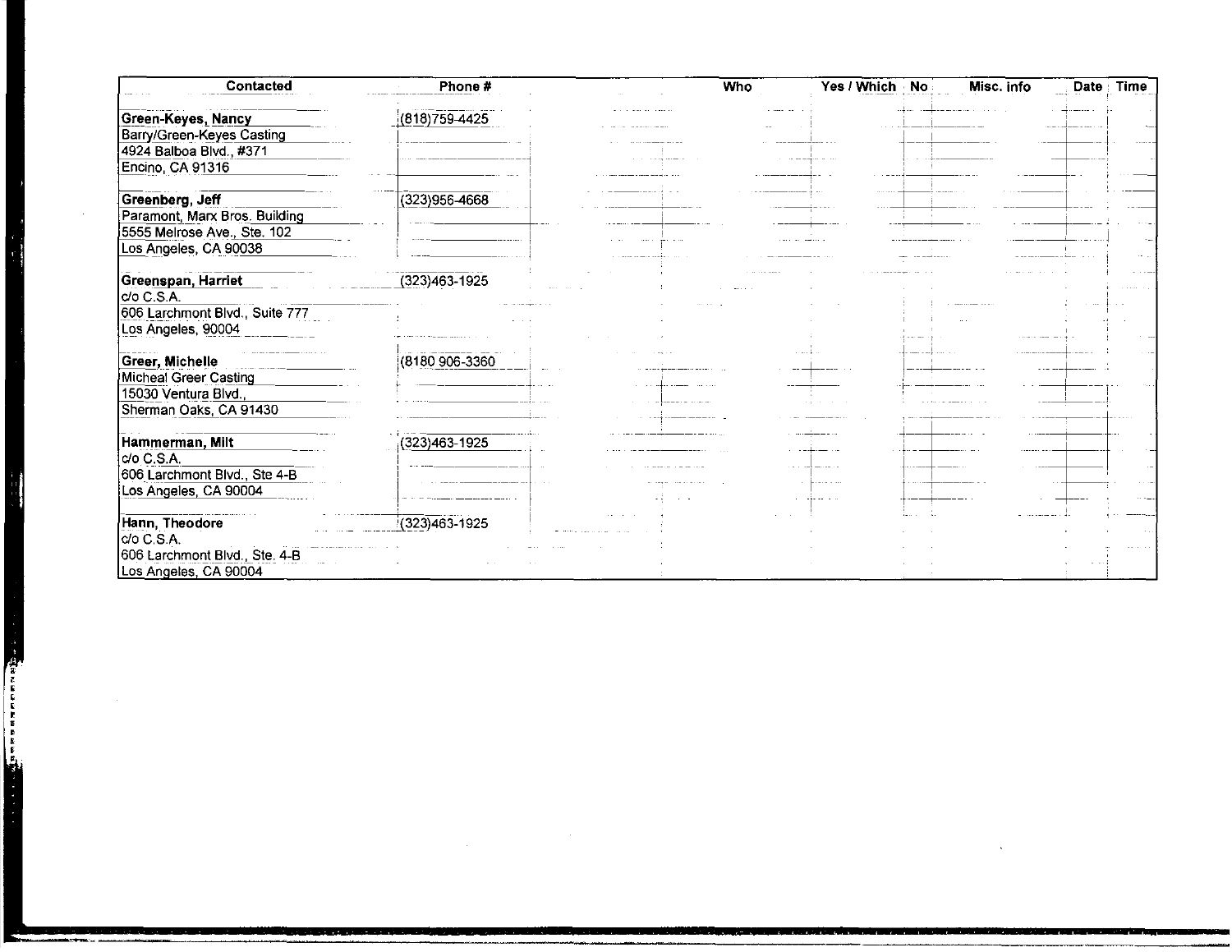| Contacted                          | Phone #           |                  | <b>Who</b> | Yes / Which | N <sub>o</sub> | Misc. info | Date | Time |
|------------------------------------|-------------------|------------------|------------|-------------|----------------|------------|------|------|
| Jones, Caro                        | (323)664-0460     |                  |            |             |                |            |      |      |
| Caro Jones Casting                 |                   |                  |            |             |                |            |      |      |
| P.O. Box 3329                      |                   |                  |            |             |                |            |      |      |
| Los Angeles, CA 90078              |                   |                  |            |             |                |            |      |      |
| Kanner, Ellie                      | $(818)501 - 3433$ |                  |            |             |                |            |      |      |
| do C.S.A.                          |                   |                  |            |             |                |            |      |      |
| 606 N. Larchmont Blvd., Ste. 4-B   |                   |                  |            |             |                |            |      |      |
| Los Angeles, CA 90004              |                   |                  |            |             |                |            |      |      |
|                                    |                   |                  |            |             |                |            |      |      |
| Kaplan, Tracy                      | $(310)559 - 3306$ |                  |            |             |                |            |      |      |
| CO C.S.A.                          |                   |                  |            |             |                |            |      |      |
| 606 N. Larchmont Blvd., Suite 4-B  |                   |                  |            |             |                |            |      |      |
| Los Angeles, CA 90004              |                   |                  |            |             |                |            |      |      |
| Karsian, Kerry                     | (323)463-1925     |                  |            |             |                |            |      |      |
| CO CSA                             |                   |                  |            |             |                |            |      |      |
| 606 N. Larchmont Blvd., Stuite 4-B |                   |                  |            |             |                |            |      |      |
| Los Angeles, CA 90004              |                   |                  |            |             |                |            |      |      |
|                                    |                   |                  |            |             |                |            |      |      |
| Goodman, Elisa                     | $(310)473 - 1280$ | $(310)$ 473-1680 |            |             |                |            |      |      |
| Goodman/Edelman Casting            |                   |                  |            |             |                |            |      |      |
| 1640 S. Sepulveda Bivd., 4th Floor |                   |                  |            |             |                |            |      |      |
| Los Angeles, CA 90025              |                   |                  |            |             |                |            |      |      |
| Granas, Marilyn                    | (310) 278-3773    |                  |            |             |                |            |      |      |
| Marilyn Granas Casting, CCDA       |                   |                  |            |             |                |            |      |      |
| 220 S. Palm Dr.                    |                   |                  |            |             |                |            |      |      |
| Beverly Hills, CA 90212            |                   |                  |            |             |                |            |      |      |

 $\mathcal{L}(\mathcal{L}(\mathcal{L}))$  and  $\mathcal{L}(\mathcal{L}(\mathcal{L}))$  . The set of  $\mathcal{L}(\mathcal{L})$ 

 $\mathcal{L}_{\text{max}}$  and  $\mathcal{L}_{\text{max}}$  . See Fig. , we have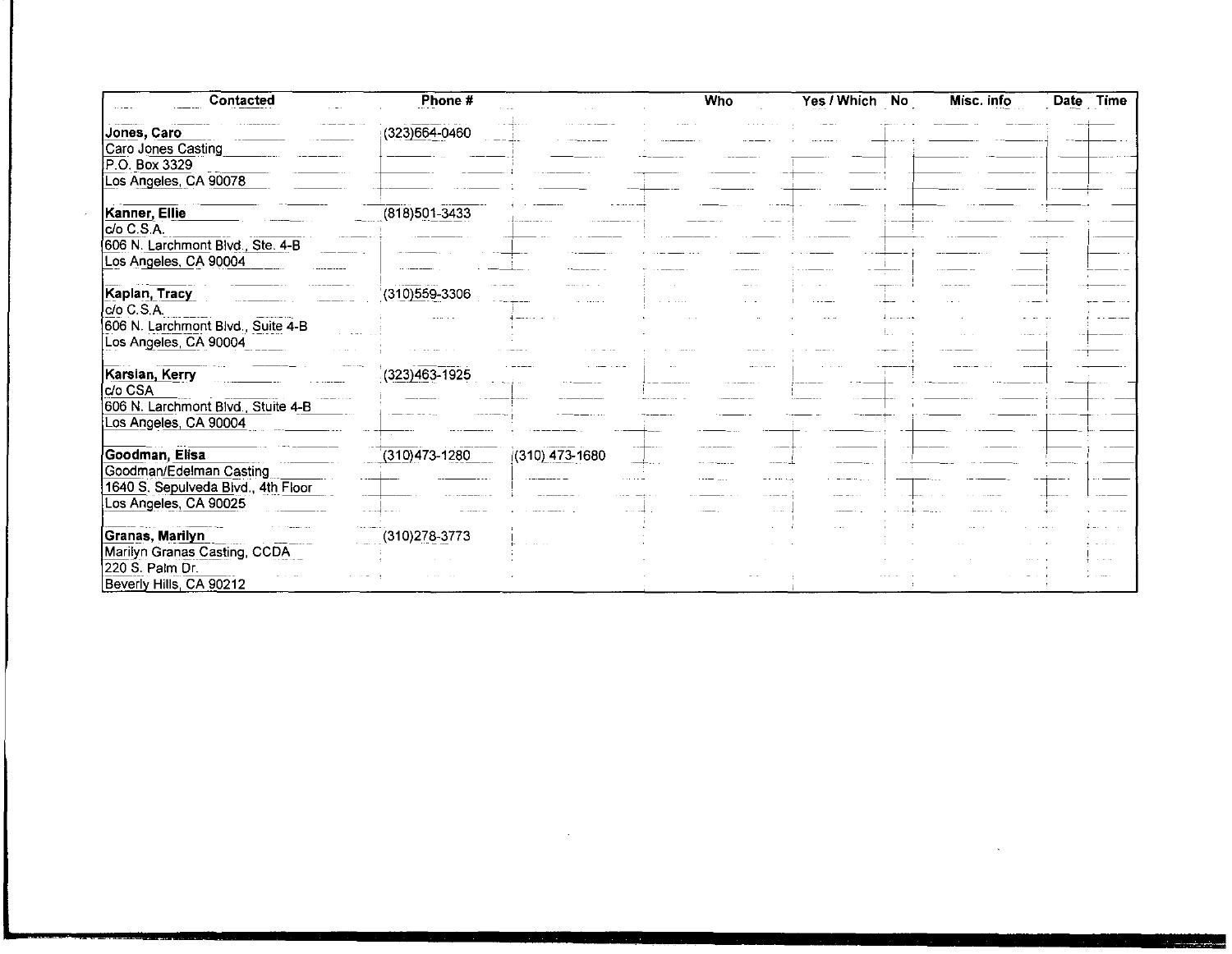| Contacted                                         | Phone #            | Fax# | <b>Who</b> | Yes / Which No | Misc. info | Date Time |
|---------------------------------------------------|--------------------|------|------------|----------------|------------|-----------|
| Delancy, Richard & Associates                     | (818) 760-3110     |      |            |                |            |           |
| 4741 Laurel Canyon Blvd.                          | $(818)$ 760-1382   |      |            |                |            |           |
| Ste. 100                                          |                    |      |            |                |            |           |
| Studio City, CA 91604                             |                    |      |            |                |            |           |
| www.delancy.com                                   |                    |      |            |                |            |           |
| 15350 Covello Street                              | (818) 994-6312     |      |            |                |            |           |
| Van Nuys, CA 91406                                |                    |      |            |                |            |           |
| dellseacasting@aol.com                            |                    |      |            |                |            |           |
| Denaut, Joanne                                    |                    |      |            |                |            |           |
| South Coast repertory Theatre                     | $(714) 708 - 5500$ |      |            |                |            |           |
| 6550 Town Center Dr.                              | (714) 545-0391     |      |            |                |            |           |
| Costa Mesa 92626                                  |                    |      |            |                |            |           |
| P.O. Box 2197                                     |                    |      |            |                |            |           |
| Costa Mesa 92628                                  |                    |      |            |                |            |           |
| www.ocartsnet.org/scr/                            |                    |      |            |                |            |           |
| sberry@scr.org                                    |                    |      |            |                |            |           |
| Dinman, Dick CSA                                  | $(818) 762 - 2733$ |      |            |                |            |           |
| c/o CSA, 606 N. Larchmont Blvd., #4B              |                    |      |            |                |            |           |
| Los Angeles, CA 90004                             |                    |      |            |                |            |           |
|                                                   |                    |      |            |                |            |           |
| Dixon- Mickelson, Pam CSA                         |                    |      |            |                |            |           |
| P.O. Box 672                                      |                    |      |            |                |            |           |
| Beverly Hills, CA 90213                           |                    |      |            |                |            |           |
| Donovan & Hardwick Casting                        | $(310)$ 657-2820   |      |            |                |            |           |
| 8907 Wilshire Blvd., Ste. 200                     | $(310) 657 - 2830$ |      |            |                |            |           |
| Beverly Hills 90211<br>www.donovanandhardwick.com |                    |      |            |                |            |           |
|                                                   |                    |      |            |                |            |           |
|                                                   |                    |      |            |                |            |           |
|                                                   |                    |      |            |                |            |           |

المتعاشين

 $\ldots \ldots \ldots$ 

 $\label{eq:2.1} \mathcal{L}_{\text{max}} = \mathcal{L}_{\text{max}} + \mathcal{L}_{\text{max}} + \mathcal{L}_{\text{max}} + \mathcal{L}_{\text{max}}$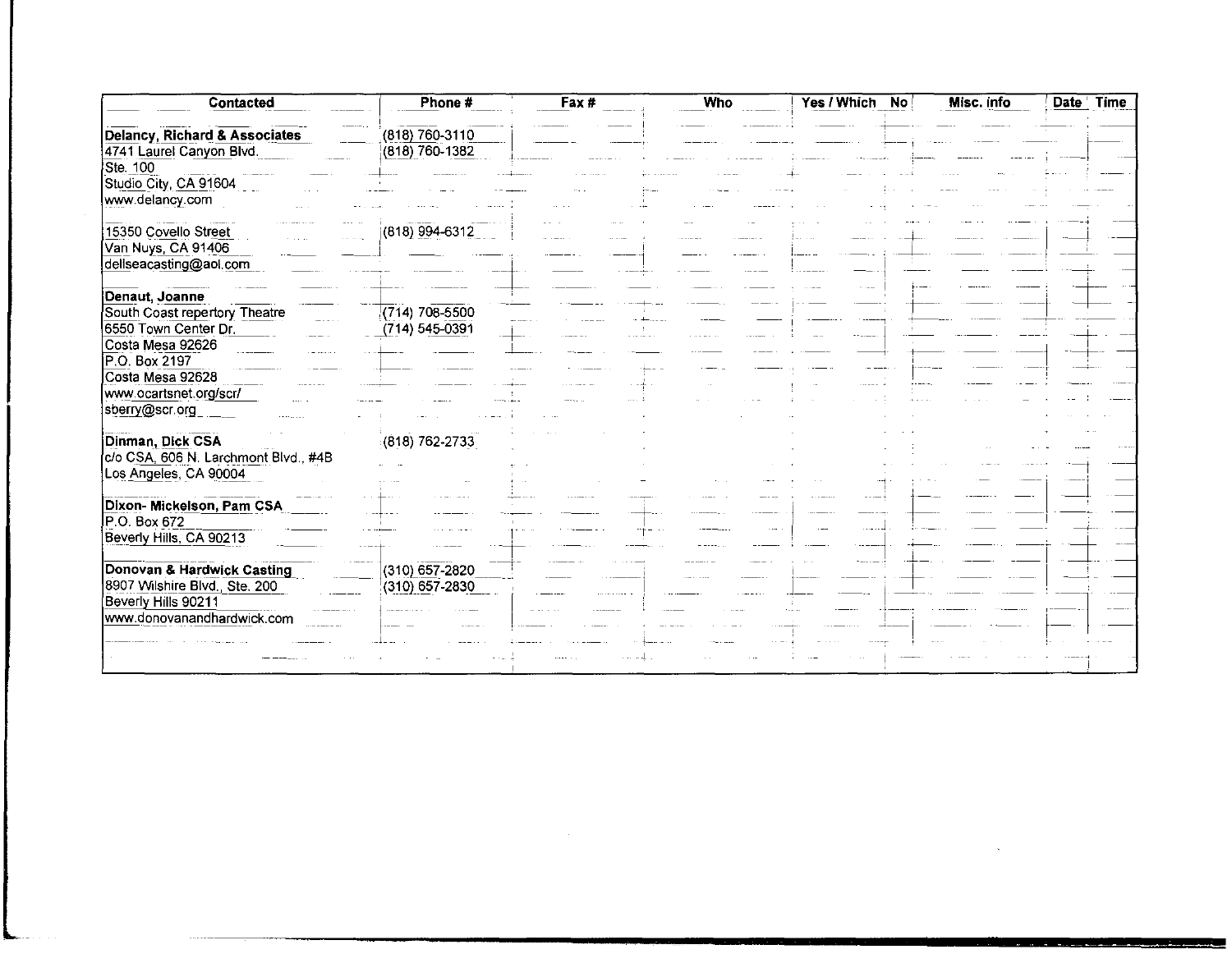| Contacted                         | Phone #            | Fax# | <b>Who</b> | Yes / Which | N <sub>o</sub> | Misc. info | Date Time |
|-----------------------------------|--------------------|------|------------|-------------|----------------|------------|-----------|
| Champion, Fern, CSA               | $(323)$ 650-1280   |      |            |             |                |            |           |
| c/o CSA                           |                    |      |            |             |                |            |           |
| 606 N. Larchmont Blvd., #4B       |                    |      |            |             |                |            |           |
| Los Angeles, CA 90028             |                    |      |            |             |                |            |           |
|                                   |                    |      |            |             |                |            |           |
| Colbert, Joanna                   | (818) 777-7581     |      |            |             |                |            |           |
| Senoir Vice President of          |                    |      |            |             |                |            |           |
| Feature Film Casting              |                    |      |            |             |                |            |           |
| Universal Studios                 |                    |      |            |             |                |            |           |
| 100 Universal City Plaza          |                    |      |            |             |                |            |           |
| Bldg. 2160, Ste. 8A               |                    |      |            |             |                |            |           |
| Los Angeles, CA 91608             |                    |      |            |             |                |            |           |
| Crater, Rich                      | (310) 659-0971     |      |            |             |                |            |           |
| 8306 Wilshire Blvd., Ste. 1547    |                    |      |            |             |                |            |           |
|                                   | (310) 652-6006     |      |            |             |                |            |           |
| Beverly Hills, CA 91211           |                    |      |            |             |                |            |           |
| <b>Crystal Sky Communications</b> | (310) 843-0223     |      |            |             |                |            |           |
| 1901 Avenue of the Stars          | (310) 553-9895     |      |            |             |                |            |           |
| Ste. 605                          |                    |      |            |             |                |            |           |
| Los Angeles, CA 90067             |                    |      |            |             |                |            |           |
|                                   |                    |      |            |             |                |            |           |
| D'Agosta, Joe                     | $(310) 652 - 8123$ |      |            |             |                |            |           |
|                                   |                    |      |            |             |                |            |           |
| De Santos, Elina                  | $(310)$ 829-5958   |      |            |             |                |            |           |
| P.O. Box 1718                     |                    |      |            |             |                |            |           |
| Santa Monica, CA 90406-1718       |                    |      |            |             |                |            |           |
|                                   |                    |      |            |             |                |            |           |
| <b>Dehorter, Zora Casting</b>     | $(310) 586 - 8964$ |      |            |             |                |            |           |
| IMGM                              | $(310) 586 - 8692$ |      |            |             |                |            |           |
| 2400 Broadway, Ste. 340           |                    |      |            |             |                |            |           |
| Santa Monica, CA 90404            |                    |      |            |             |                |            |           |
|                                   |                    |      |            |             |                |            |           |
|                                   |                    |      |            |             |                |            |           |
|                                   |                    |      |            |             |                |            |           |

 $\label{eq:2.1} \frac{1}{2} \sum_{i=1}^n \frac{1}{2} \sum_{j=1}^n \frac{1}{2} \sum_{j=1}^n \frac{1}{2} \sum_{j=1}^n \frac{1}{2} \sum_{j=1}^n \frac{1}{2} \sum_{j=1}^n \frac{1}{2} \sum_{j=1}^n \frac{1}{2} \sum_{j=1}^n \frac{1}{2} \sum_{j=1}^n \frac{1}{2} \sum_{j=1}^n \frac{1}{2} \sum_{j=1}^n \frac{1}{2} \sum_{j=1}^n \frac{1}{2} \sum_{j=1}^n \frac{$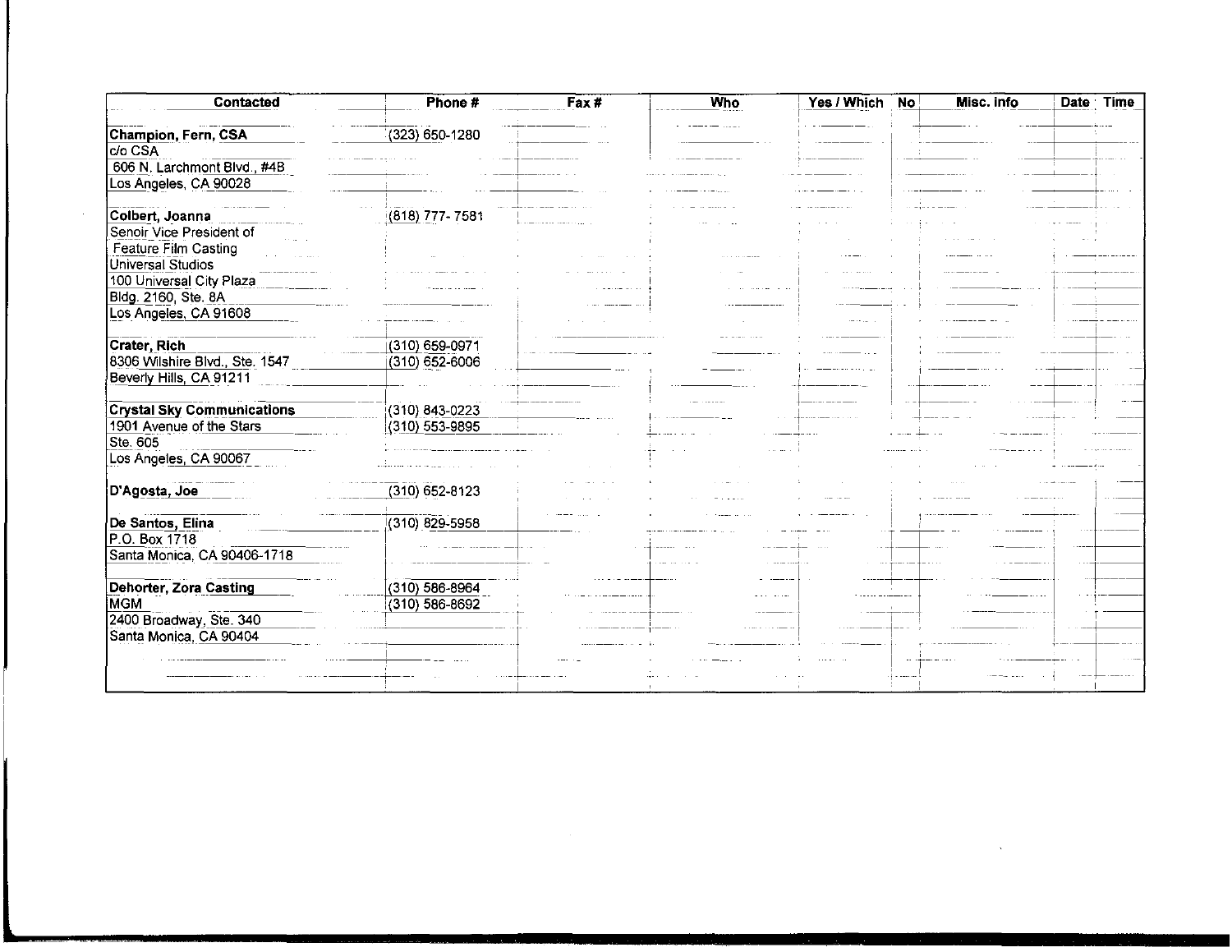# Making the **Move**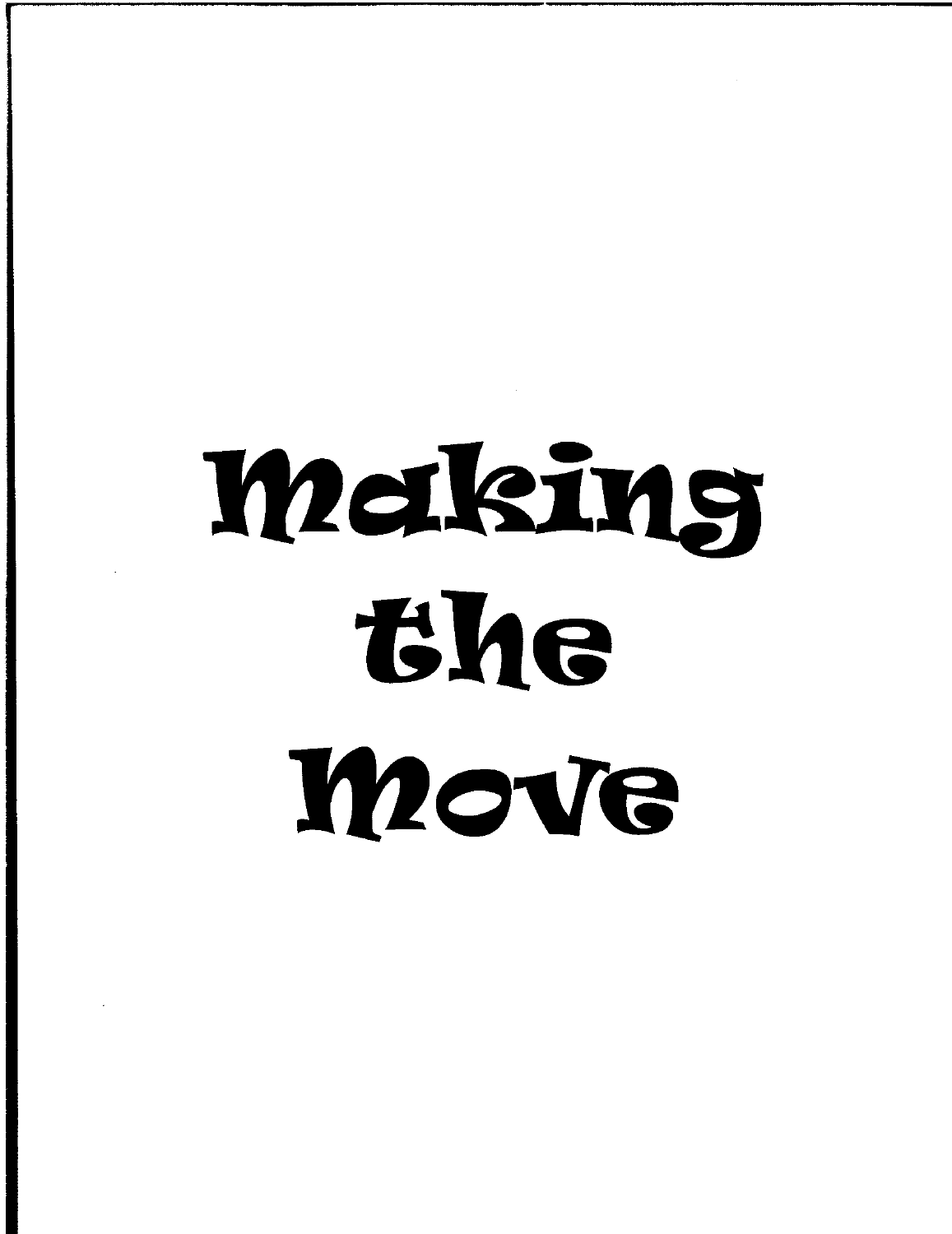## **Making the Move**

## **1. Finding A Place To Live**

So you arrived in Los Angeles and completed the showcase, now what? Hopefully you used your Spring Break time wisely and got the lowdown on some apartments. This sounds very simple, but what we did totally worked. After getting our headshots on the Monday of our trip, the next few days were spend apartment shopping. Before we even left Muncie we had an idea of what we were looking for. We had shopped a bit online to see what areas we wanted to live in and what kinds of prices we were talking about for these areas. We knew that we were probably not going to find anything nice in a decent area below \$1000.00 a month. Yes this definitely sounds expensive but you get what you pay for in these situations.

Once we got to L.A. over Spring Break we started calling around making appointments with some of what we had found online. Then we really found our saving grace, the L.A. Times Apartment Section of the Classifieds. You are probably not going to believe this, but it is true. We called about a random ad for a one bedroom in Los Feliz. This is a wonderful area. It is between Hollywood and Glendale. Ask anyone who has lived in Los Angeles for a while and they will tell you. It is not as crowded or fast paced as Hollywood, and not as far away as the valley communities. It is close to Griffith Park, a great place to hike, and close to a variety of studios. Anyway, we answered an ad. It was the first place we called and the first place we visited. We got extremely lucky that they had someone moving out in April and would save the apartment until May for us.

Many apartment complexes will not hold apartments until a date that far away. This is good and also bad. It is bad if you want to know where you will be living immediately. It is good if you plan to wait until you get to Los Angeles with you suitcases in hand. Apartments that are available will be ready to move you in immediately. I know for a fact that you can run things both ways. We got lucky and found something we loved right away. You will find something if you give it time. A few things to consider when looking for an apartment include:

• rent and extras (utilities, parking, etc)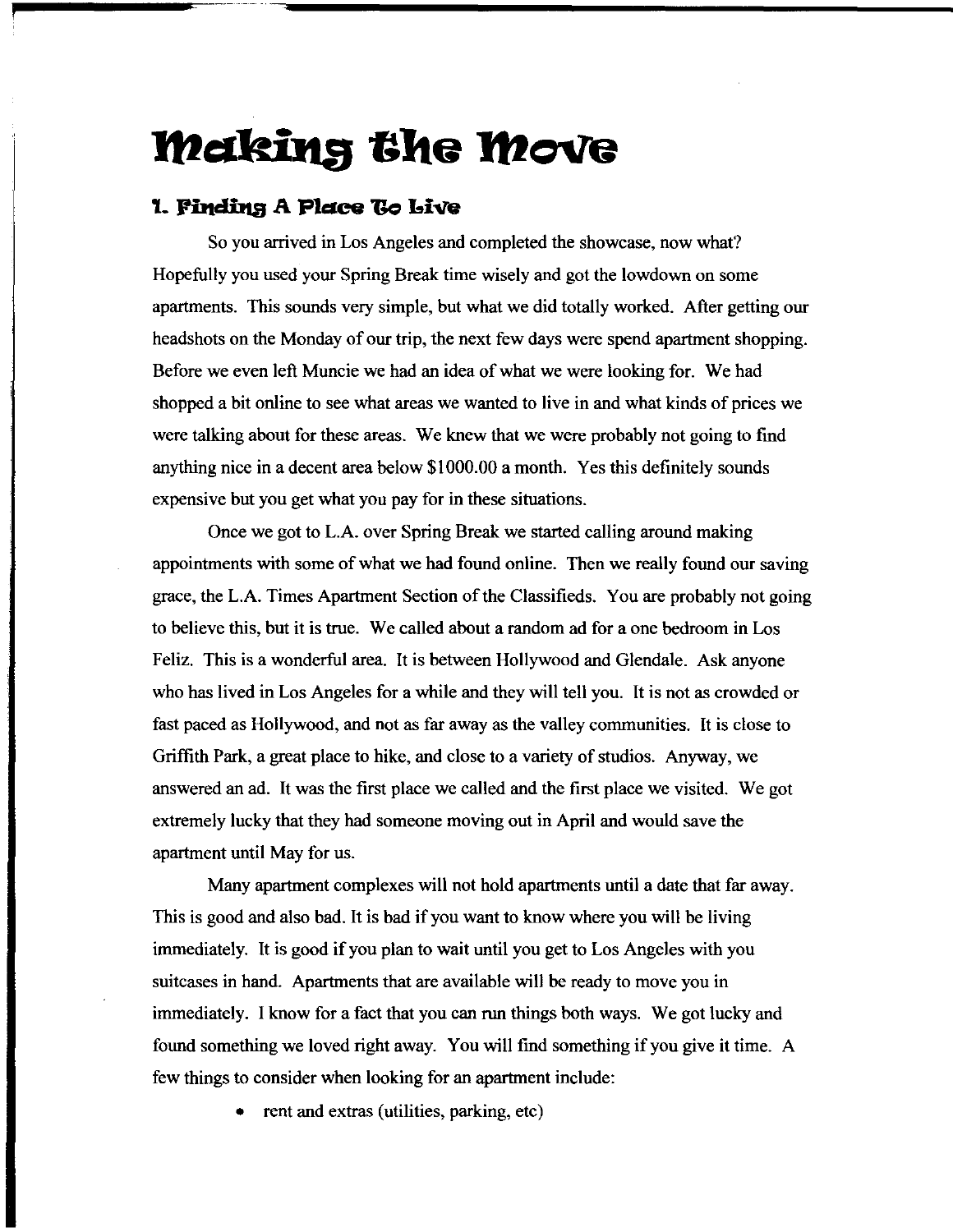- distance from work or major theatrical services
- safety of the neighborhood
- parking
- distance to freeways
- traffic
- amenities (pool, laundry, fitness room, etc)
- location where you feel you can fit in and have fun
- distance from friends
- pets
- age of apartment building
- personality of the staff (do they have a maintenance man?)

I hate to say this, but coming from the Midwest, we tend to be a bit naive. You need to really talk with the people you will be renting from and read your contract thoroughly. If people are out to scam you they will do all they can to lure you in.

## 2. Getting A Job

Ahh starting work in the real world, such fun. Basically unless you are Tory Spelling you need to get a job while working toward your acting career. You should however have enough savings that you can take your time to look and find something you will really love. I know that your parents are bound to say this exact statement, but, "Your money won't last long once you get to L.A." Everything is more expensive out here. Even eggs. It is pretty much a given that you will need to find something to pay the bills.

First think of what kind of job you have experience in. If you have never been a server before, now is not the time to start. People will NOT HIRE YOU if you do not have experience. Ninety-nine percent of actors are servers so you will even have a lot of competition getting into that field. Also, waiters and waitresses get paid a lot more out here than in Muncie. Minimum wage for a server is \$6.75 plus tips. Meals are more expensive out here, more people like to drink, and most people tip better. This adds up to some serious cash if you are good at what you do. My cousin who has lived here for six years told me that it is best to shoot for making \$10.00 - \$10.50 and hour. This will probably pay your bills and allow you a little extra for other endeavors. Of course you can save yourself money by not having a huge commute to work.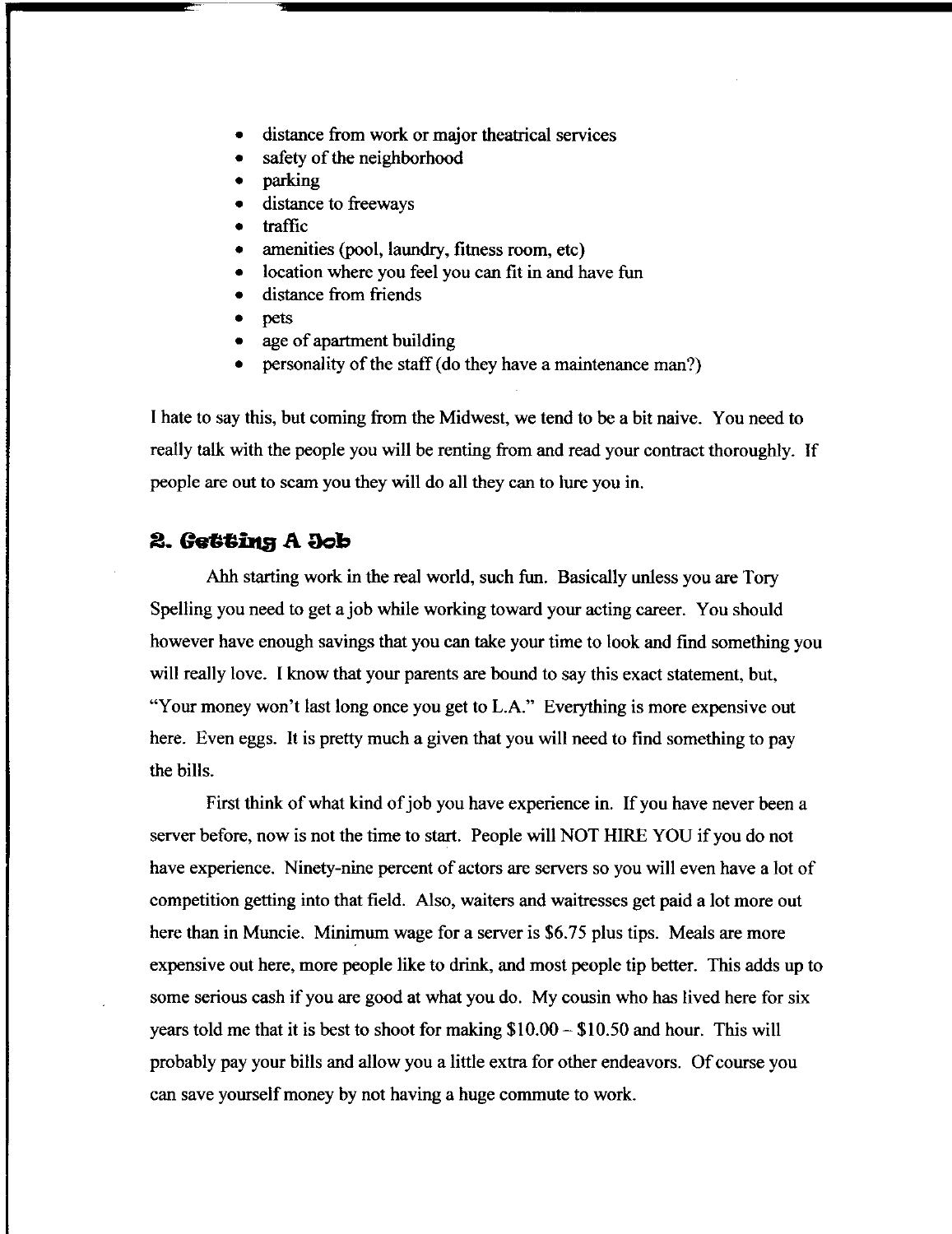Gas is also extremely expensive out here. It averages right around \$2.00 a gallon. If you have to drive an hour to and from work each day you are pretty much screwed. When you add that commute to typical traffic conditions in the city and on the freeway it really guzzles up your gas fast. The best thing you can do is get a fuel-efficient car and try to get a job as close to home as you can.

Chad and I took the old fashioned approach to getting ajob. We hoofed it from restaurant to restaurant asking for applications, talking with managers, and going to interviews. After only one week, an unprecedented amount of time, we both found jobs in the restaurant industry. Actually, we work at the same restaurant. This story sounds a bit far fetched, but we really went at this job thing just like an audition. We dressed up, took a professional resume, and told the managers our stories to make us stand out. People really seemed to respond to the "Just moved here from Indiana" spiel. I would really play up the Midwestern charm aspect if I were you. Just keep trying and, like everything else, it will work out for the best. Another thing to do it apply at a temp agency. This has landed many people temp jobs that turn into permanent jobs after a while.

#### 3. Starting Your Office

**UALIATION** 

The job you get outside your home is only one of the jobs you will have. The job inside your home, called Your Acting Career, is your second job. You need to equip yourself with an office in which you can conduct your business. Chad and I started accumulating stuff last year and are still picking up odds and ends. Here are some things you need for your office.

- a good printer (ours faxes, scans, and copies too  $-$  a definite plus)
- a computer with internet
- a desk
- manila envelopes for mailings
- 60 cent stamps (for mailings)
- Thank You cards
- a rolodex
- a stapler
- resume paper
- regular paper
- markers and highlighters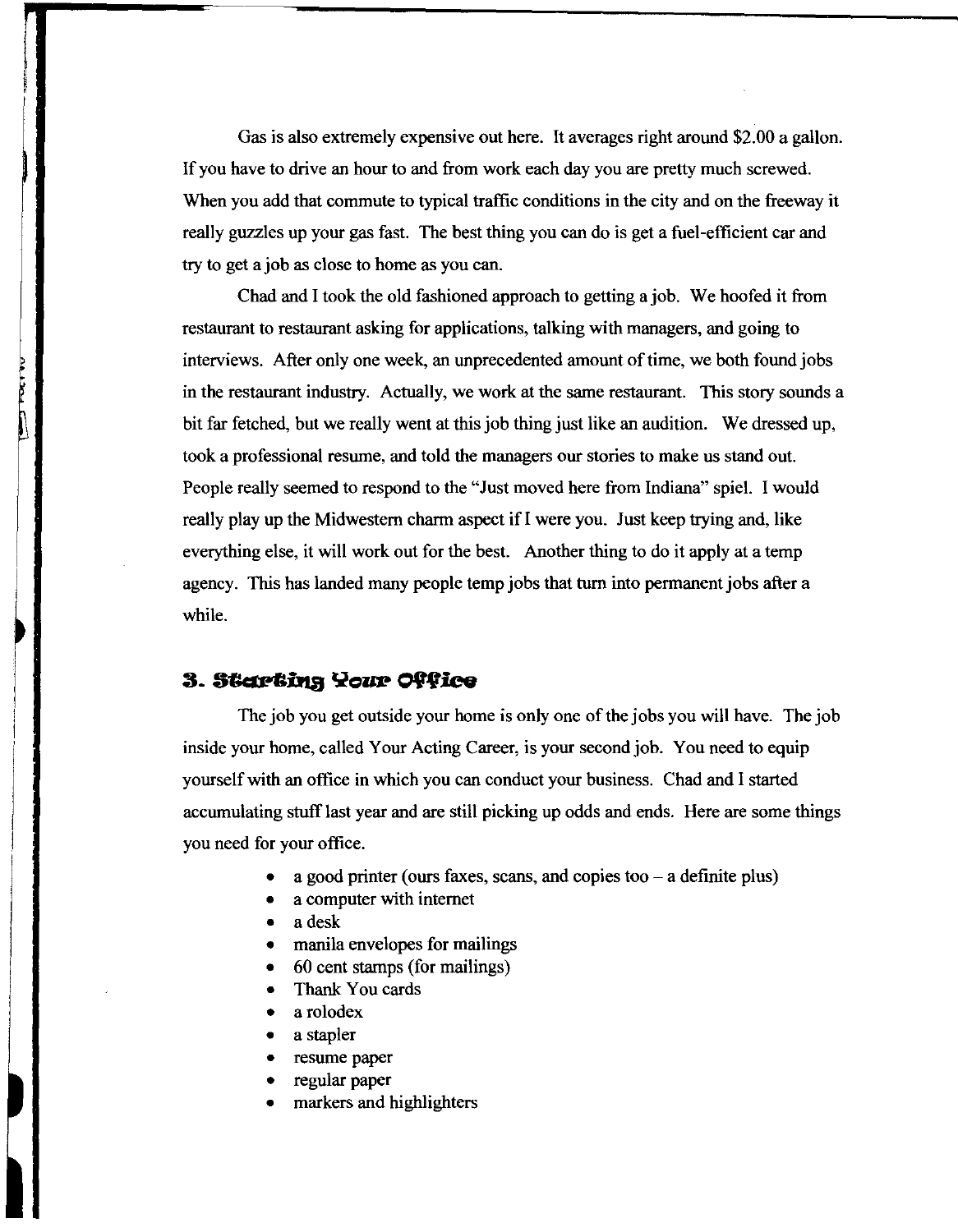- a paper cutter (for cutting resumes to headshot size)
- a big desk calendar for deadlines
- a voice mail service (find on *Working Actors* ' *Guide to L.A.)*
- *Working Actors' Guide to L.A*
- subscription to Backstage West (they come out on Thursdays)
- a *Thomas Guide*
- index cards for keeping track of audition info
- a bulletin board for posting notes, etc
- regular 37 cent stamps for Thank You notes
- copies of your headshot and resume
- a palm pilot
- a cell phone
- pepper spray or mace (for general use  $-$  this is L.A.)
- post-it notes (by the phone for messages)
- paper clips (to attach *hs/res* to cover letter)

Of course not all of these things are absolutely essential, but if you are really wanting to be in ShowBUSINESS you need to be prepared.

## 4. Perfecting Your Package

So your office is set and ready to go. Is your personal package as sharp as your workspace? Your personal package to start out really needs to consist of:

- a professional headshot and resume
- a clever cover letter
- a reel

If you do not have a reel don't worry about it. Opinions differ as to the importance of a reel anyway. However, it is always nice to have some tape ready on yourself IF it is good. If your reel is shoddy and unprofessional it will only harm you instead of helping you. Your headshot/resume and cover letter are your most important assets now.

I would STRONGLY recommend getting your headshots done in Los Angeles. I know that sometimes people form Chicago come to BSU to do headshots for the students, but I think this is a waste of money. I got headshots done by Larry Lapidus and I hated them. They all look the same and do not really bring out anyone's personality. Also, John Karl Bruen does shots from time to time. His are better, but they are not especially an L.A. style. I would spend the money to get Los Angeles shots. They are your calling card and they need to look professional. Once again, the *Working Actors' Guide* came through for us. We simply flipped through and found the section on headshot photographers. Then we perused some websites and found who we thought could best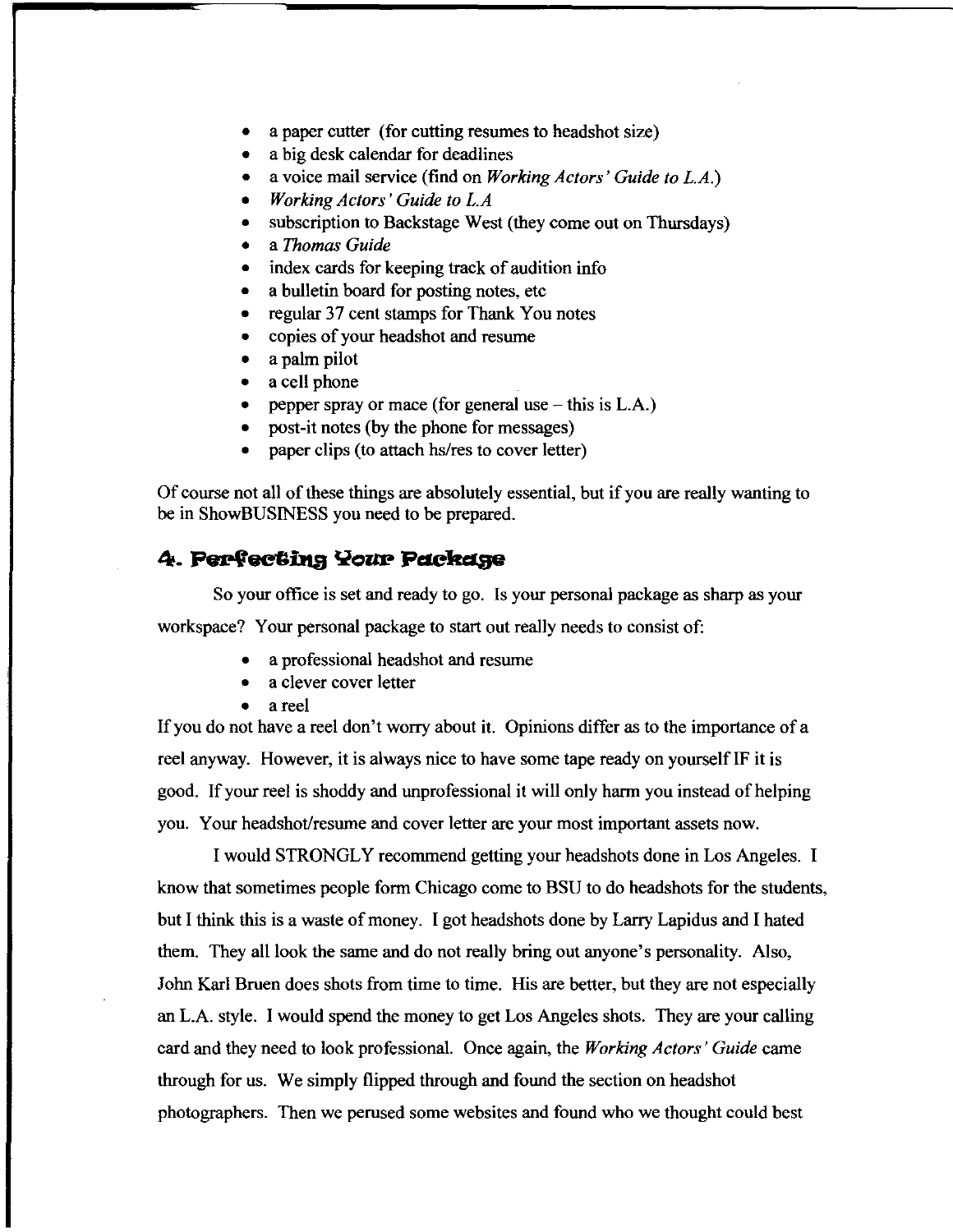capture our personalities. We also talked with Lesley Bohrn, the photographer we chose, on the phone and she was super nice. 1 was so glad that we chose her. Our shots turned out great and she was fabulous to work with. She made us feel comfortable and wonderful. 1 have not doubt that she treated us with the same respect and friendliness that she exudes to her more famous clients. 1 have included a copy and my headshot and resume and a copy of Chad's. We have submitted for auditions and so far have received excellent feedback and results from this package. I'll leave you with a quick warning on headshots. They are expensive. If you see an ad that states, "300 headshots for \$60.00" it is probably a scam. You get what you pay for. Think of it as an investment. You'll be glad you spent the extra cash when people start calling you to audition.

Your resume is also extremely important. The main thing about your resume is that it needs to be truthful, complete, and professional looking. It also must be  $8x10$ . No more attaching an 8 1/2 by 11 to your headshot and expecting it to fly. This will not work. You must cut them down. This sucks, but that is what you bought your paper cutter for. 1 have included a few examples for you to peruse.

Finally you need a cover letter for all of your submissions to agents. Each letter needs to be personalized with the agent's name and something about them. For instance, if it was Halle Berry's agent, whom I met just yesterday, you might add something to the effect of "I love what you have done with Halle's career. You have assisted her in maintaining a strong leading lady persona while encouraging her to try more gritty material. Something to let them know that you have done your homework is nice. If you are submitting for a specific show or role, let them know that you have an idea of what you are looking to accomplish. As we are just starting out, Chad and 1 really didn't have enough clout to send in for specific roles. We are simply looking for representation at this point, so we added little interesting tidbits about ourselves. 1 have included our letters as starting points.

At this point in your career you have nothing to lose and everything to gain. It is true that probably most of your submissions will be thrown in the trashcan. All it takes is one person to look at your picture and decide to give you a chance to move you to the next level. Make sure if they do open that envelope, it is something you want them to see.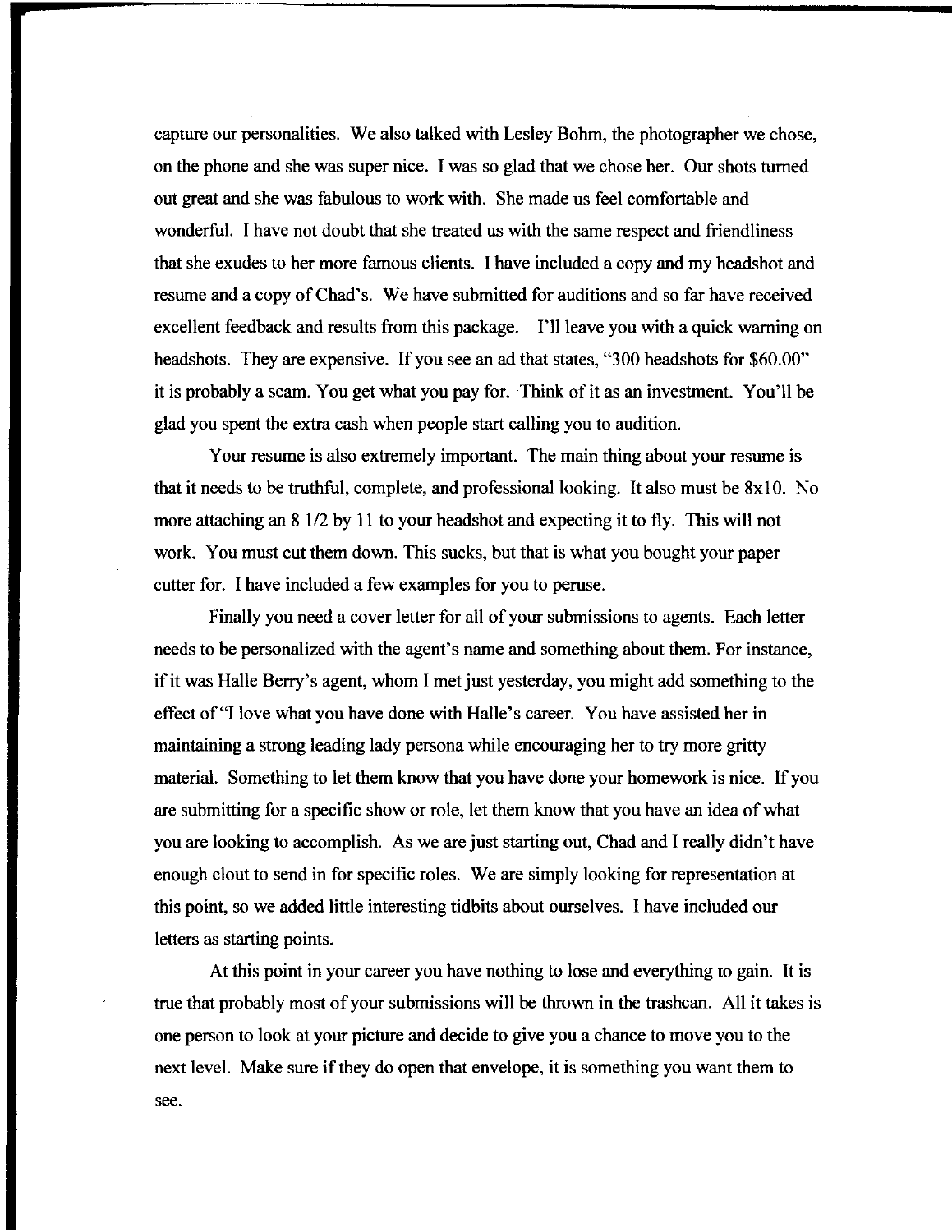## 5. Forming An L.A. Family

Unless you are lucky enough to know a large amount of people close to when you live in L.A. you will have to start making new friends. Chances are your family is somewhere back amongst the cornfields in Indiana or somewhere else in the Midwest. It is important that you find a support group to keep yourself in check with what you came here to do. Believe it or not, it is extremely easy to get caught up in life and lose track of your dreams. The important thing is to do something EVERYDAY to keep your dream alive and working. A support group in Los Angeles is essential for this to happen.

If you are reading this, you are probably from Ball State University. In this aspect you are lucky. Coming from Ball State means that you already have a slew of people who have gone before you and are now living their lives in Los Angeles. Try to stay in touch with people you have met or gone to school with. Even if you didn't have anything in common in your school days, you have something in common now. You have made the move from small town to big time and are feeling the repercussions. It can be very easy to get lost in this town. Everyone pretty much stays to him or herself and does not worry about others' lives. You need someone to check up on you that is close enough to be there if anything goes wrong, or to celebrate with you when things go right.

I was lucky enough to have Chad move out here with me. We made a pact to not give up and keep each other in line. We have become each other's personal managers in a sense. He tells me when I need to have my Thank You cards done, and I tell him that it is time to send out another mailing. It is just like having a gym buddy. If you know that someone is waiting for you by the treadmill, you will be more likely to schlep yourself to the gym. If no one is there, you talk yourself out of going. Don't let yourself become complacent. You came out here for a reason, I'm pretty sure it wasn't to fail.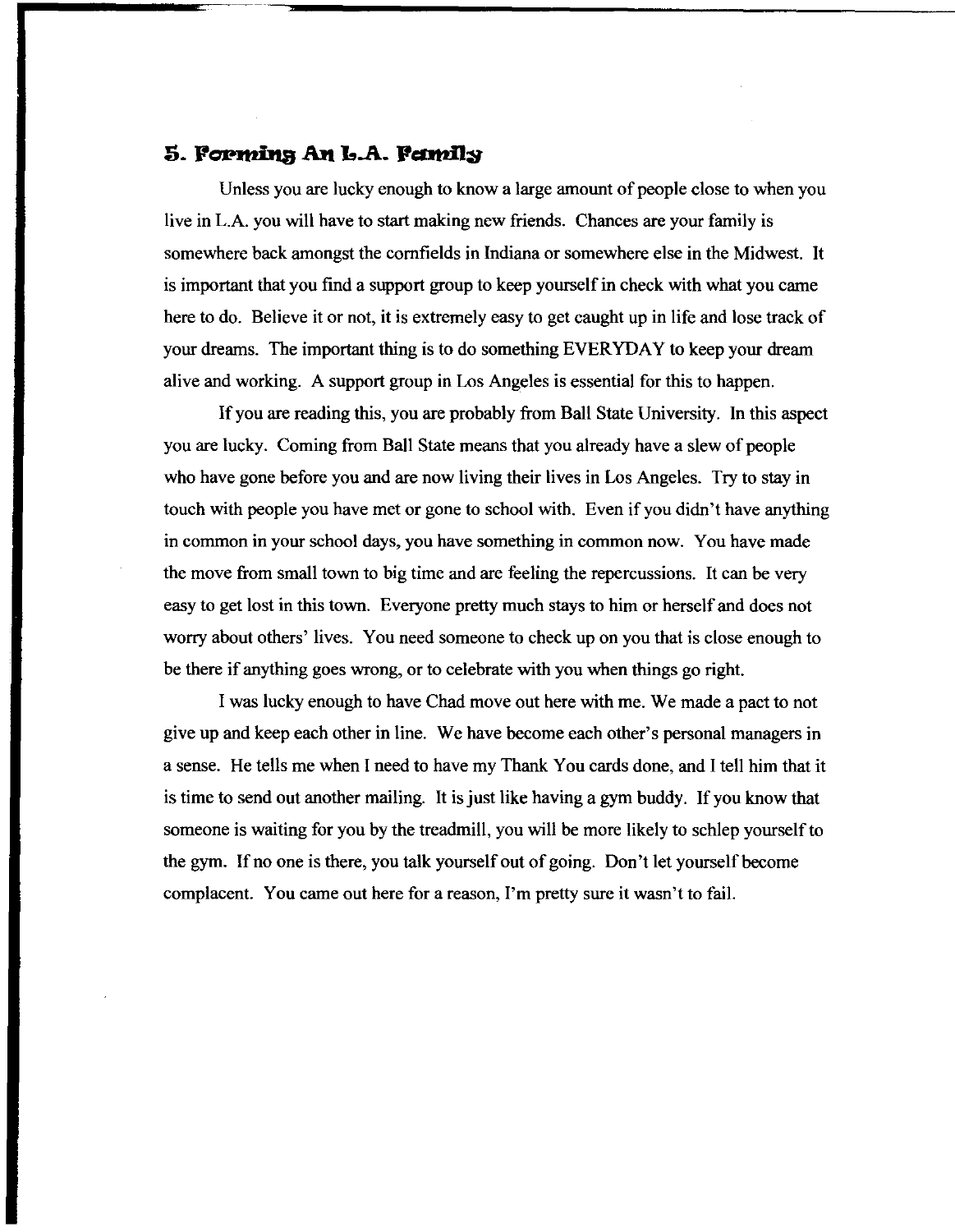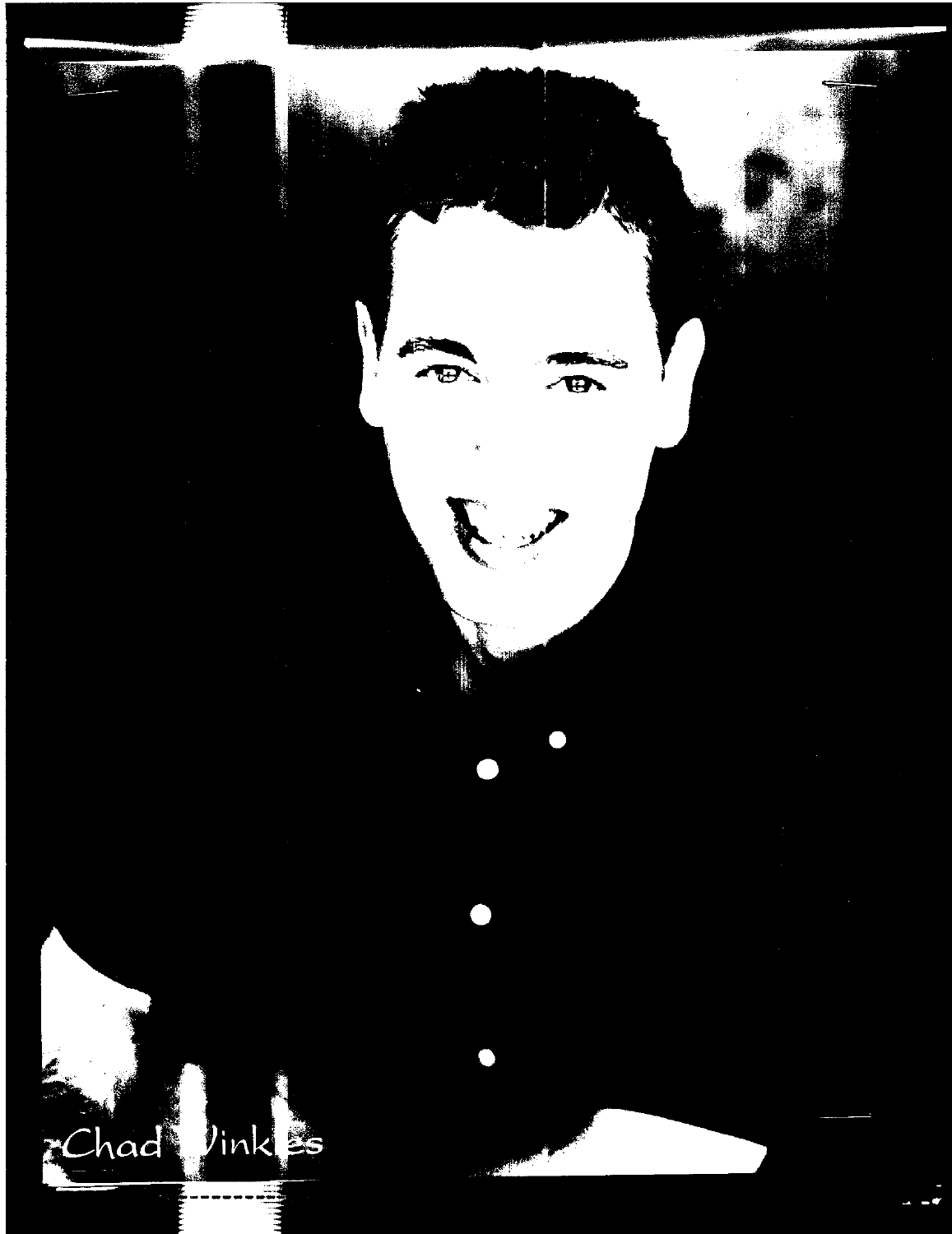

## Chad Winkles

Actor

310-281-7894 Email – chadwinkles@yahoo.com

www.chadwinkles.com

Height: 6'0"

Hair: Brown

Lead Lead Lead Lead Lead Eyes: Blue

Film someoneswatching.com The Car Salesman Geographic Voyageur Charlie Uninspired Killers

Television 100 Centre Street

*Theatre*  Children of a Lesser God Ordinary People Conservatory Proj. Hamlet Moon Over Buffalo Romeo and Juliet Sherlock's Last Case

Featured

James Leeds Dr. Berger Hamlet Howard Prince/ Friar John Sherlock Holmes

VBC Jess Carfield Agency for Inst. Technology Tim Peresie Matt Clark

~.-----..

**--**

A and E Network

UT Theatre Cave Theatre Strother Theatre UT Theatre Muncie Theatre Lebanon Theatre

#### *<u>Improvisation</u>*

Member of Ball State's Premiere Improvisational Comedy Troupe, Absolunacy, for 4 1/2 years. Recorded three professional comedy albums courtesy of Tom Griswold of The Bob and Tom Show.

#### <u>Traíníng</u>

Academic: Bachelor of Science in Theatre from Ball State University, 2002.<br>Techniques studied: Stanislavski 1 vear. Stanislavski 1 year. Strasberg I semester. Screen Acting, Patrick Tucker I year. Shakespeare. Judy Yordon, I year.

#### Special Skills

Driving: stick and automatic, tennis, ping-pong, live weather-anchoring, voice-overs, improvisation, drawing, speak a little Spanish, and some American Sign Language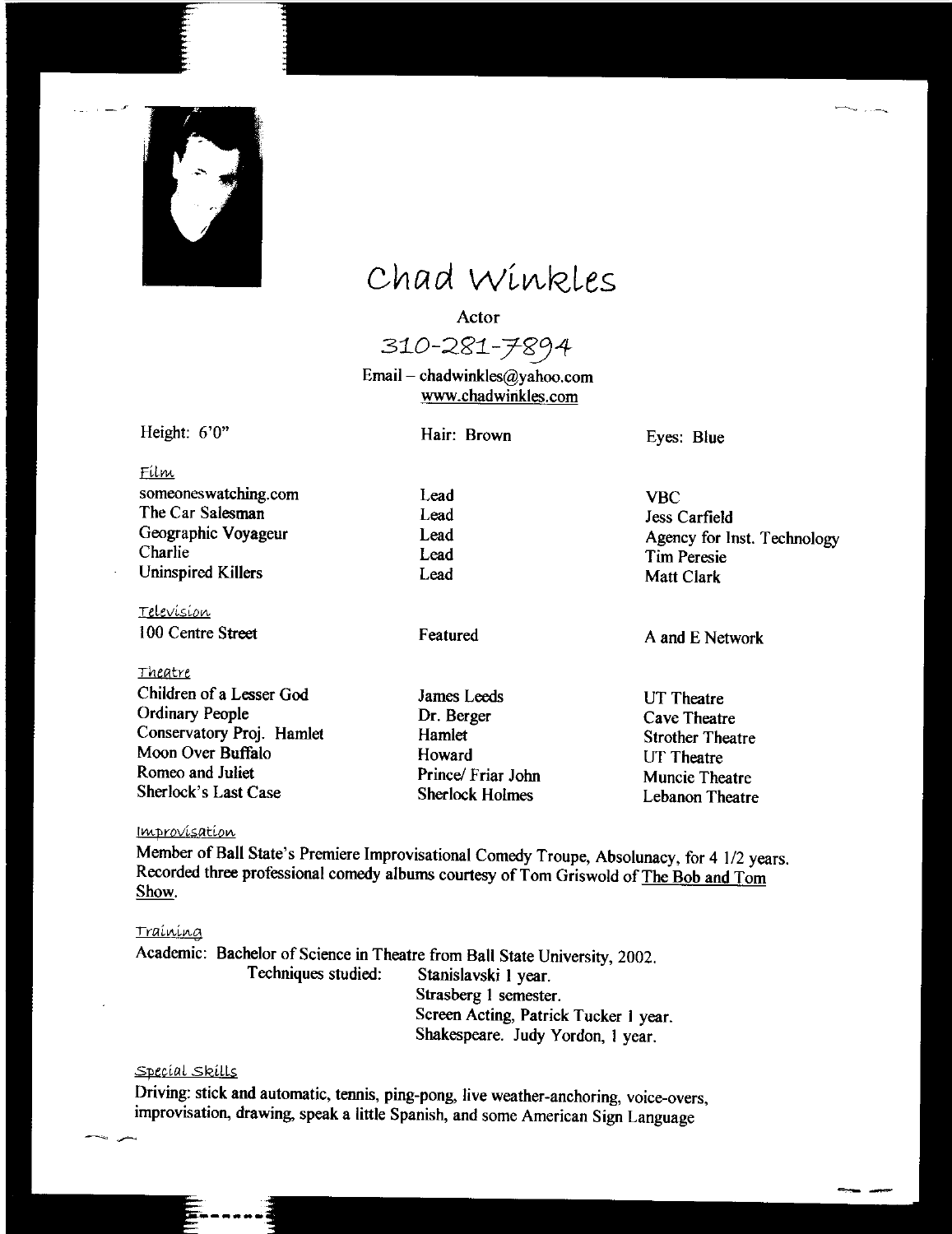Dear George Lucas,

It happened June  $11<sup>th</sup>$  1993, fourth row, fourth seat from the aisle at the Historic Avon Theatre in Lebanon Indiana. The movie was Jurassic Park. I was 14 years old and I looked up in awe at what was happening before me.

Yeah, I know, most actors pick a movie like Platoon, Schindler's List, or The Godfather as the movie that inspired them to go into the business. Mine was a movie about dinosaurs eating people, but ever since that night I have been passionate about acting.

Let me be passionate for you. I am seeking representation, and the Bobby Ball Agency has popped up several times in my search. I am confident that I **TOO** could be eaten by a dinosaur. I would love to meet with you for a chat sometime in the near future.

Truly yours,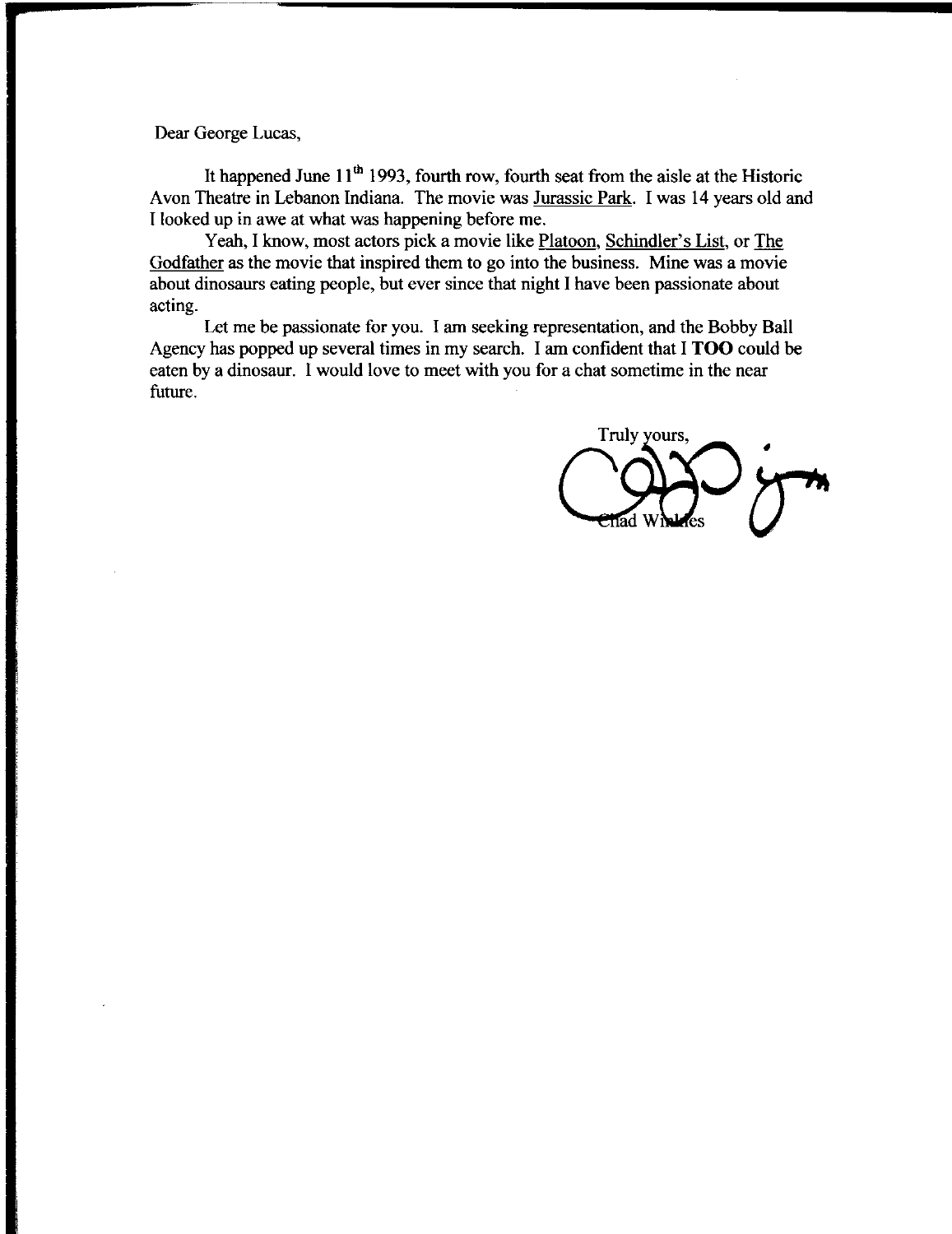To Mister Steven Spielberg,

Howdy from a Hoosier who has been transplanted to Los Angeles! My name is Amy Hendrickson and I recently packed up everything and moved here with my fiance, Chad, and our guinea pig, Dilly. I have been passionate about acting since I was in second grade and got a taste of the limelight in *The Sound of Music,* a high school production, which was quite the accomplishment for a seven-year-old. Ever since then it has been my dream to move here and go for the big time. I am the new, fresh, face you are looking for with midwestern charm and a strong work ethic to boot. I would love to meet with you and show you what I have to offer. Thanks a bundle! Sincerely,

Amy Hendrickson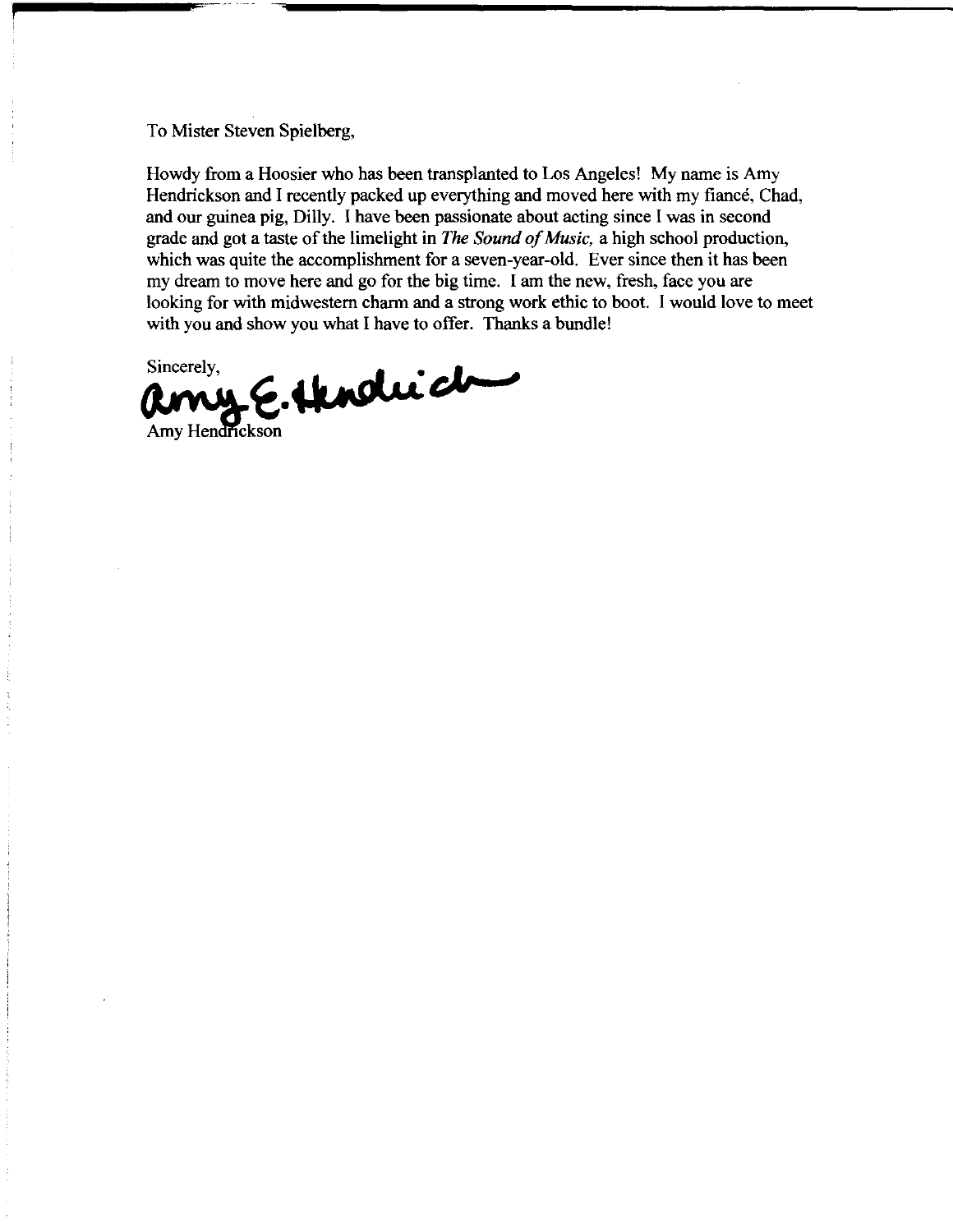## Amy Hendrickson

 $\bullet$  .

 $\boldsymbol{\chi}$ 

 $\ddot{\bullet}$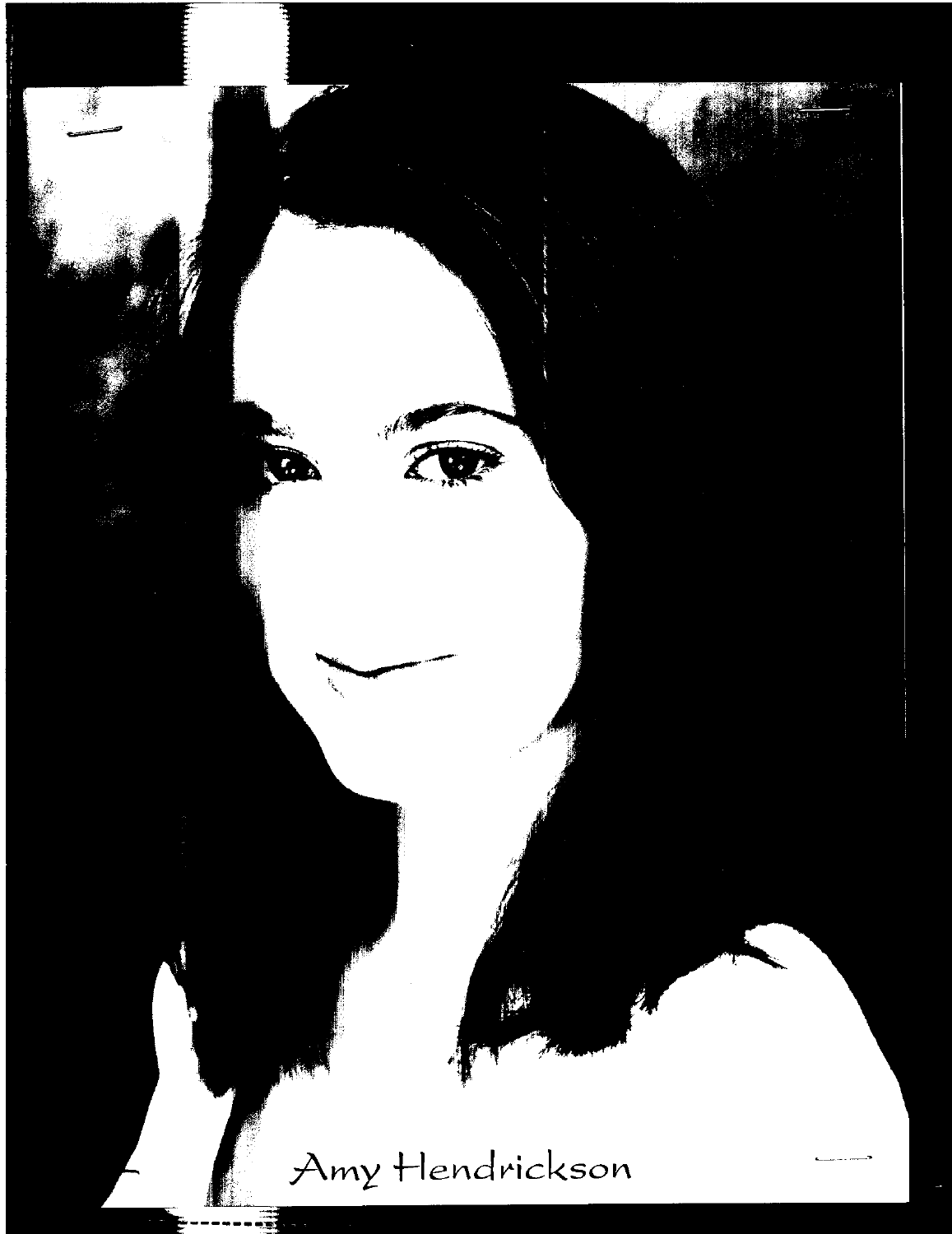

## Amy Hendrickson  $a$ ehendríckson@hotmaíl.com (310) 281-7861

## Film

| The Bus Stop               |
|----------------------------|
| <b>Stalking Sanity</b>     |
| Stealing Candy from a Baby |
| Ambivalence                |
| Costa Rica Expedition      |
| <b>Brand</b>               |
| End of the Line            |
| Forget Me Not              |
| Obsessed                   |
| The Confrontation          |
|                            |

## Theatre

Romeo and Juliet Beautiful Thing Boy Gets Girl A Little Night Music Savage/Love Children of a Lesser God Eleemosynary Salome The Black and White

## Training

B.S. in Theatre Acting for the Camera Solo Performance Audition/Voice  $1&2$ Acting Styles/Shakespeare

- Lead Lead Lead Lead Lead Supporting Supporting Supporting Supporting Supporting
- Juliet Leah Theresa Bedell Fredrika Babble I and 2 Deaf Chorus Echo The Nubian First

May 2003 Rodger Smith Judy Yordon Mandy Fox Karen Kessler David Hamilton **Arik Lewis** Jenny Degraffenreid Kevin Murphy AIT- Geographic Voyageur Jaron McCrea Erika Henderson Kathryn Gilbert Lucy Bansley Kathryn Gilbert

Ball State University Ball State University Ball State University Ball State University Ball State University Ball State University Ball State University Butler University Butler University

Ball State University Ball State University Ball State University Ball State University Ball State University

Specíal Skills - Valid Driver's License, Speak a little German, Soccer, Cartwheels, Digital Editing, Making Assorted Ice Cream Treats, Cash Register Skills, Waiting Tables, Cockney and Southeast London Dialect, Little Kid Voices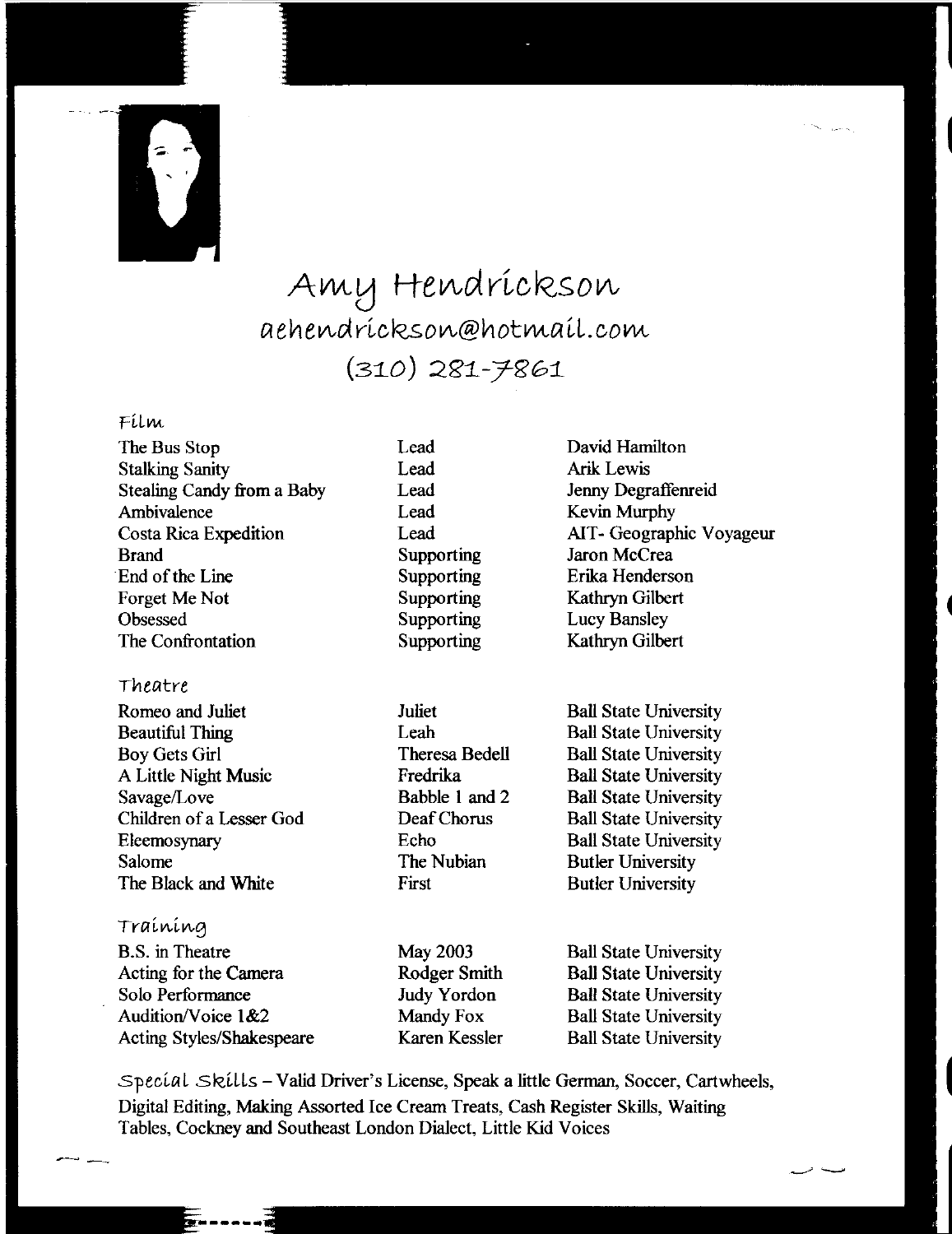## Making it in L.A.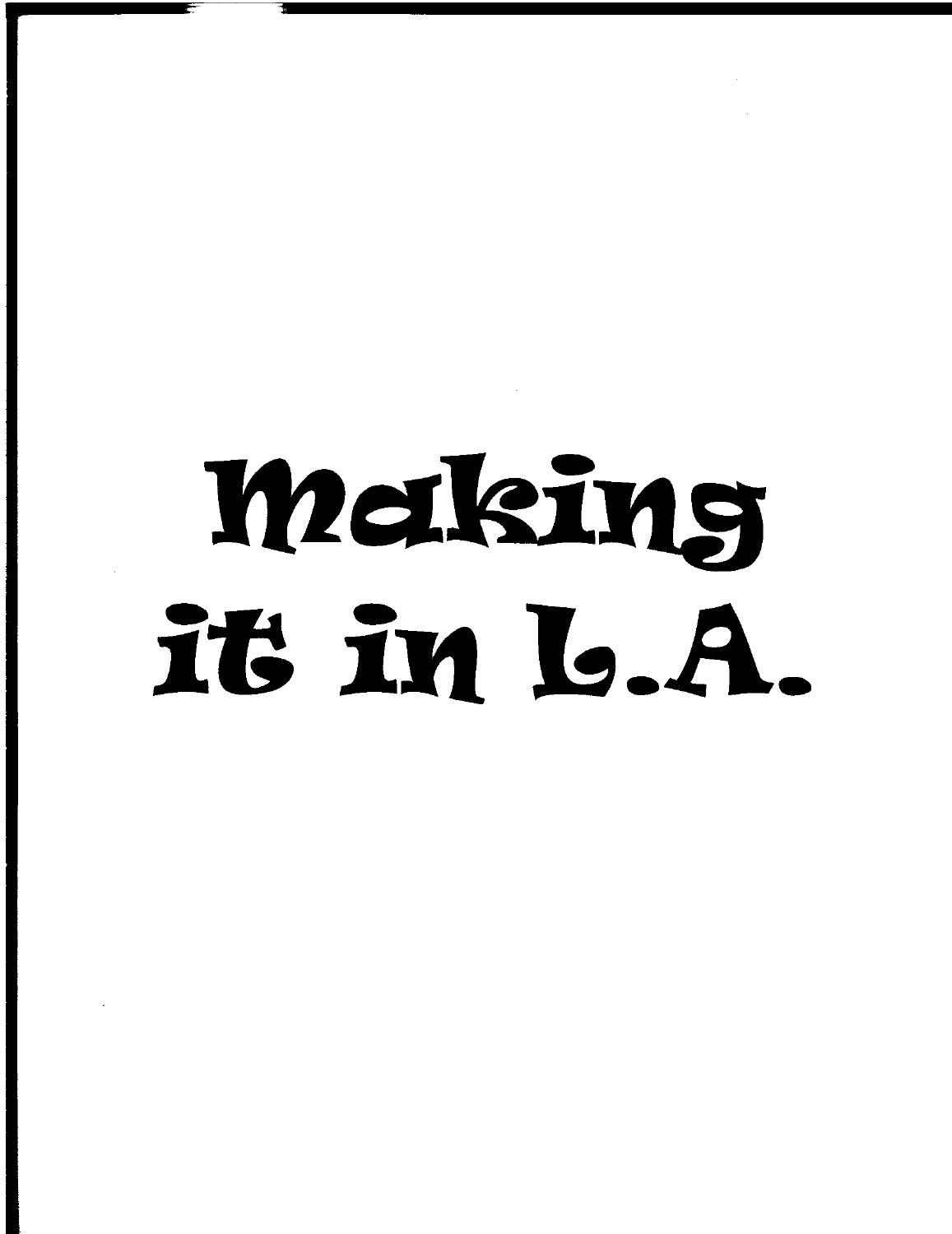## **11tQlking it in L.A.**

## **1. Finding Your Miche**

and a state of the company of the company of the company of the company of the company of the company of the c

a de l'article de l'article de l'article de l'article de l'article de l'article de l'article de l'article de l

L.A can seem big or small. When you arrive you will be amazed at the actual size of the city. What you will need to do is to find an area that you really love being in and around. Of course as a tourist you will want to see all of the Hollywood stuff that you hear about in the movies and on television. After you do that you will realize that you probably don't want to hang around those areas very much. Since they draw people from around the globe, they are always crowded and horribly busy. Things also get more expensive closer to these venues. Since we live in Los Feliz, which is close to Glendale, we discovered an entirely different area and feel around this city. Glendale is still busy, but much less so than Hollywood or West Hollywood. It just seems to fit our lifestyle more. There are very few tourists and it is geared more towards family. Now this might not be your thing, but it is a suggestion to get away from claustrophobic West Hollywood.

Another thing that you will find is that stores are very expensive. Everything from clothes to groceries seems outrageous at first. So, being the savvy shopper that I am, I have come to seek out cheap places to buy stuff. I have also started to buy the L.A. Sunday paper to clip coupons. Here are a few of my favorite places to shop so far:

- $\frac{1}{2}$  cheap clothes, shoes, and accessories for girls
- Smart and Final- cheap groceries of you buy in bulk
- Ralph's cheap groceries and double coupons everyday
- Mervyns' brand name clothing for less
- $R$ oss kind of like TJ Maxx
- Nordstrom Rack Nordstrom's clothes that they couldn't sell and shipped off to be sold discount
- Goodwill they actually have some descent stuff out here because the people donating are rich

As you can tell I have spent a lot of time shopping already. Chad and I really feel at home in the Glendale area. It just isn't as big of a hassle as going all the way to the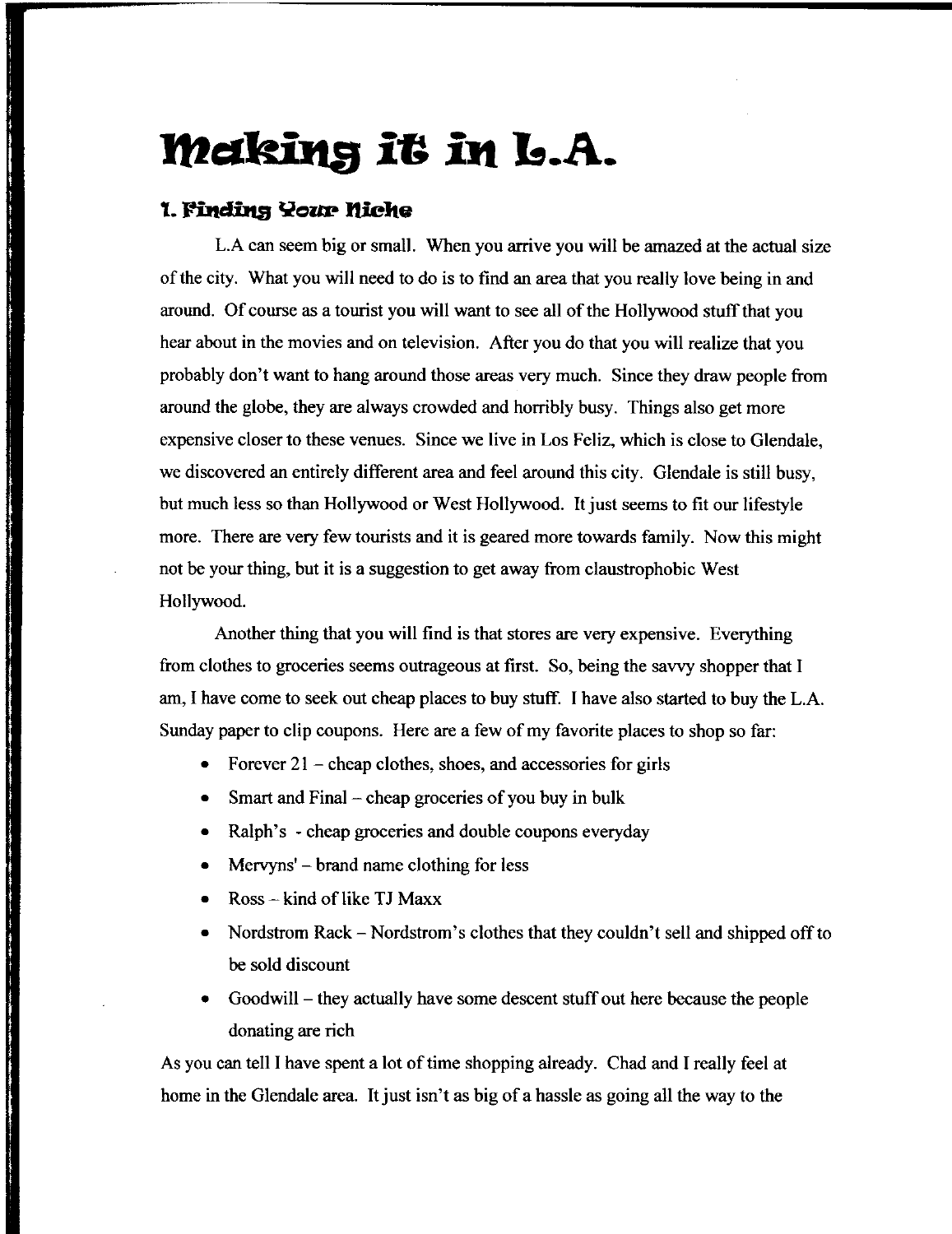Beverly Center or Hollywood and Highland to shop and spend time. Once you are here for a little while you will find your favorite places to hang out too.

## 2. Staying Active

As soon as you get here buy a "Backstage West" newspaper. You can get them at any newsstand or bookstore. In the back you will find information on auditions both for a bit of professional work and for student/independent films. Chad and I were afraid that we would get here and not do anything but sit around and be "new" to the city. So, after my parents got on the plane back to Indiana, we bought a "Backstage West" and started highlighting projects that we thought we would be right for. There were about 20 for each of us. We sent out all of those submissions and two days later got calls to come in and audition! Chad ended up getting four calls, and I got three. It was a great feeling to know that we were working towards our career and we were doing it on our own. There was not a teacher standing over our shoulder with a deadline, or a parent pushing us to do it. We had done it on our own and had landed our first auditions in Hollywood. As of today we haven't heard back on any decisions, but we gave it a good shot. Judging from the competition in the auditions, we decided that we could handle pretty much anyone out there as of right now. The skills that we had learned were in full force and we were just as good, if not better, than the other people at the auditions.

Another thing that we did the first week was to send out our first set of submissions to agents. We made a pact that every Thursday we would each mail headshots and resumes to ten agents. We would keep track of whom we had submitted to and what dates. Once we run out of agents we will either start again or move on to managers. I know it will be harder to get any responses from agents, but if they see my picture pass their desk enough times, they are bound to eventually give me a call. Possibly I am just a cockeyed optimist, but agents have clients right? So at one point those clients weren't clients, they were just actors sending in their headshots. Someone has to be given a chance now and then. Sooner or later it will be me. The important thing is to DO SOMETHING FOR YOUR DREAM EVERY DAY! Don't let a day pass without mailing a Thank You card or getting a book about acting. Always work on your craft and your dream. You don't move to L.A. to just sit on your butt.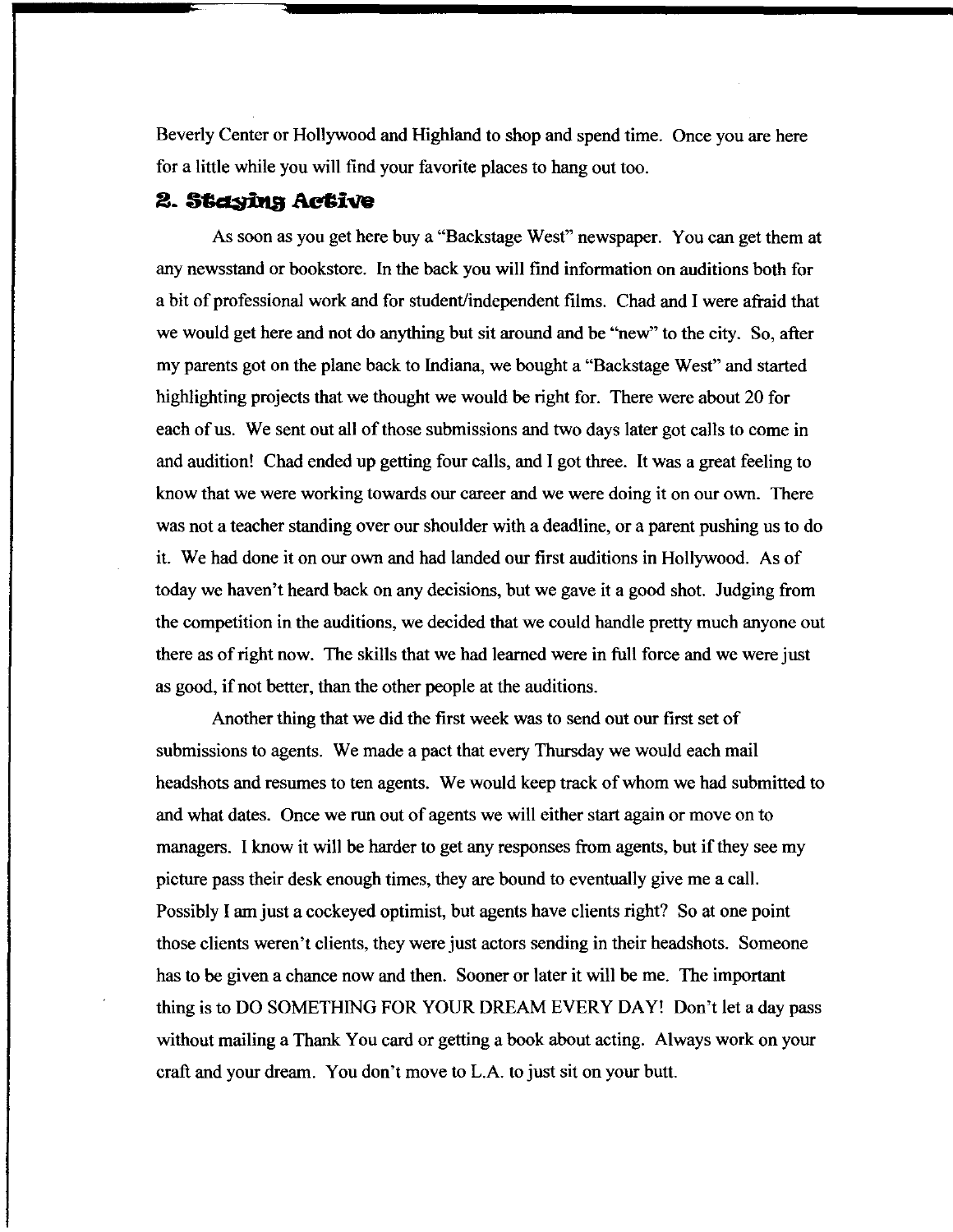### 3. Gaking Classes

Another important step in honing your craft is to get into an acting class. Believe me there are tons out here. You need to find something that will help you to grow as a performer. Also, people that you meet in your class can be great contacts to network later on. In case you haven't figured it out by now, it is who you know out here that will get your foot in the door. Since I have only been here two weeks I have not nailed down a class for myself yet, but I have been looking. Here are a few tips I have heard from talking to people:

- don't take a class if they won't let you audit (sit in for free) first
- ask for credentials from the teacher (most are just out of work actors)
- don't take a class where everyone is better or worse than you (you won't learn anything)
- try to get a feel for how many times a week/month you will get to perform
- look up your favorite actor on the internet and research who they studied with
- $\alpha$  don't just concentrate on acting  $-\alpha$  try other things like improv, cold-reading, dance - anything to get you out there and learning something new
- places that require an audition usually have a higher quality of actors in their classes

The videotape that is included gives a few tips in getting started in the business. It covers things like classes and how to do a cold reading. Watch it for some more tips. It also includes my reel.

## 4. Finding An Agent

 $\mathbf{r}$ 

ا بن الله الله الله عنه الله الله الله الله عليه الله عليه الله عليه الله عليه الله عليه الله عليه الله عليه ا<br>الله الله الله عليه الله عنه الله عليه الله عليه الله عليه الله عليه الله عليه الله عليه الله عليه الله عليه ا

Now we get to the toughest question in the universe: How do I get an agent? As most of you probably know, this is double-edged sword. You can't get work without an agent, and you can't get an agent without work. Now most agents aren't accepting headshots and resumes unless they have been referred by someone that they know. This is just one more reason to get yourself out there in different projects. The way I am approaching this conundrum is to just start sending out mailings. Once I get in a play or a class, then I will be able to do some different things to gain visibility in the agents' eyes.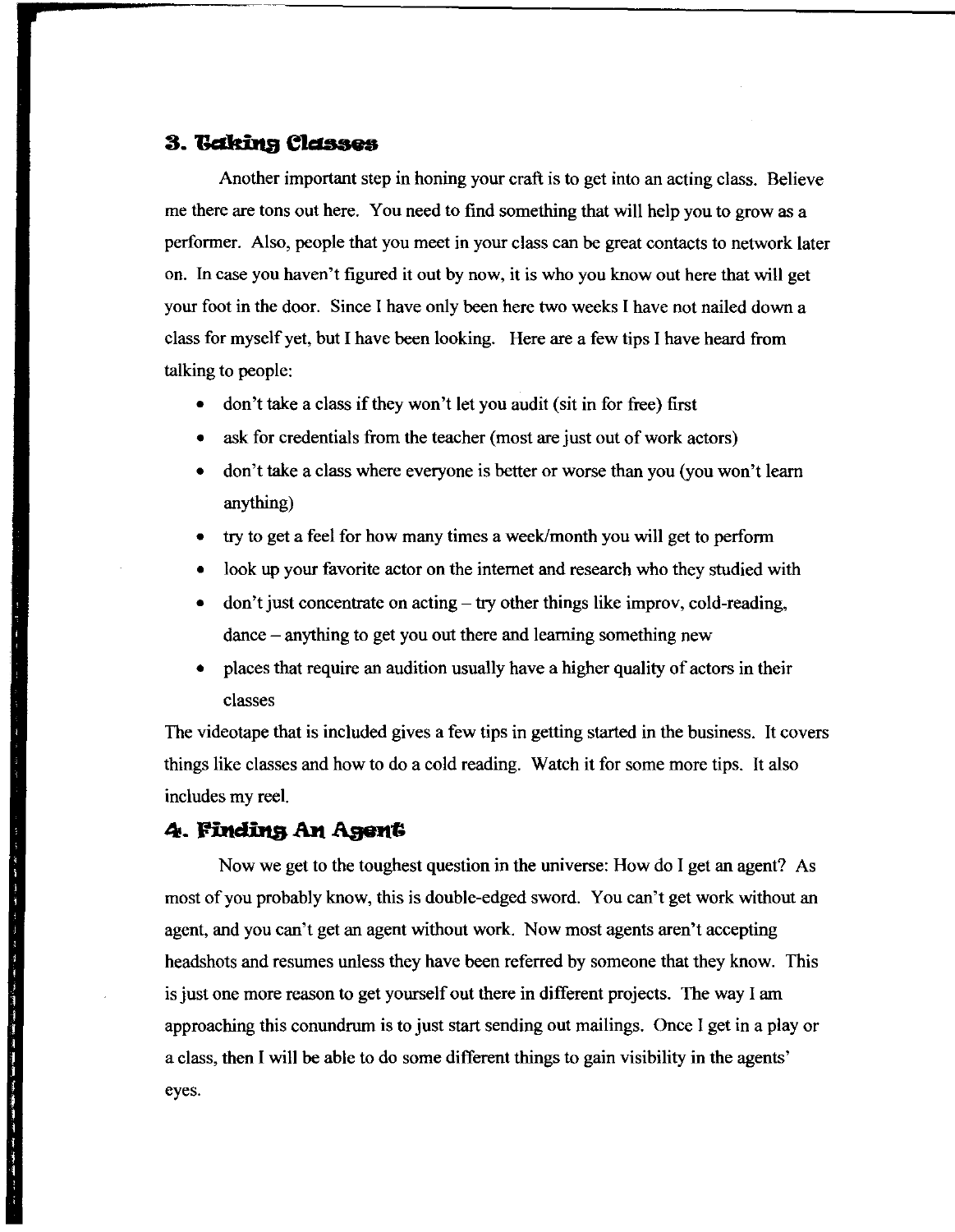If you are in a play, send invitations or postcards to everyone you've met and to agents that you want to come and see you. Many people get representation from being seen in a production, if they are good. It will at least give you another outlet for an agent to see your work in person instead of just a picture on hislher desk. It is tough for me to write on this subject because there are no certain answers. If you ask how someone found his or her agent they will most likely tell you that they knew someone, who knew someone, who knew someone, and on it goes. If this is really your dream you will keep going until you find an agent or manager. Just keep giving it your all and don't give up. The moment you decide to give up could be the moment that someone would have given you a chance. You never know in this business.

### **5. Enjoying The Ride**

I'm telling you now, you will have to struggle to get where you want to be in this business. You will have to go to auditions that you had to struggle to get to by taking off work, driving an hour on the freeway, paying \$3.00 to park, finally arriving, and the having them take one look and say, "NEXT." This is all part of the game. Unless you end up getting discovered standing in line at Del Taco, your life is not going to be peaches and cream. You have to keep in mind why you are doing all of this. It is a dream, and like any other dream, it will take some work to get there. If you ever think that you cannot go on because of rejection, watch the movie *Rudy.* That is the most inspirational movie I have ever seen in my life. He kept going because he had a dream. Although he was faced with rejection and hardship he eventually got where he wanted to be.

Also, you must commend yourself for making a choice like this. It is easy to finish college and take a "real job" somewhere in Indiana doing something safe. This is fine for some people. I however could not face the thought that in 30 years I would wake up and wonder what I had done with my life. I knew that I had to give this a go, and I intend on enjoying every step of the way. You have to keep this in mind even when you are struggling. You were brave enough to not choose the safe way out. You have a dream that you are working towards every day. You get the chance to do something thousands of others wanted to do, but didn't have the guts to. You are putting yourself out there to work in the entertainment industry. You will have to struggle and work hard,